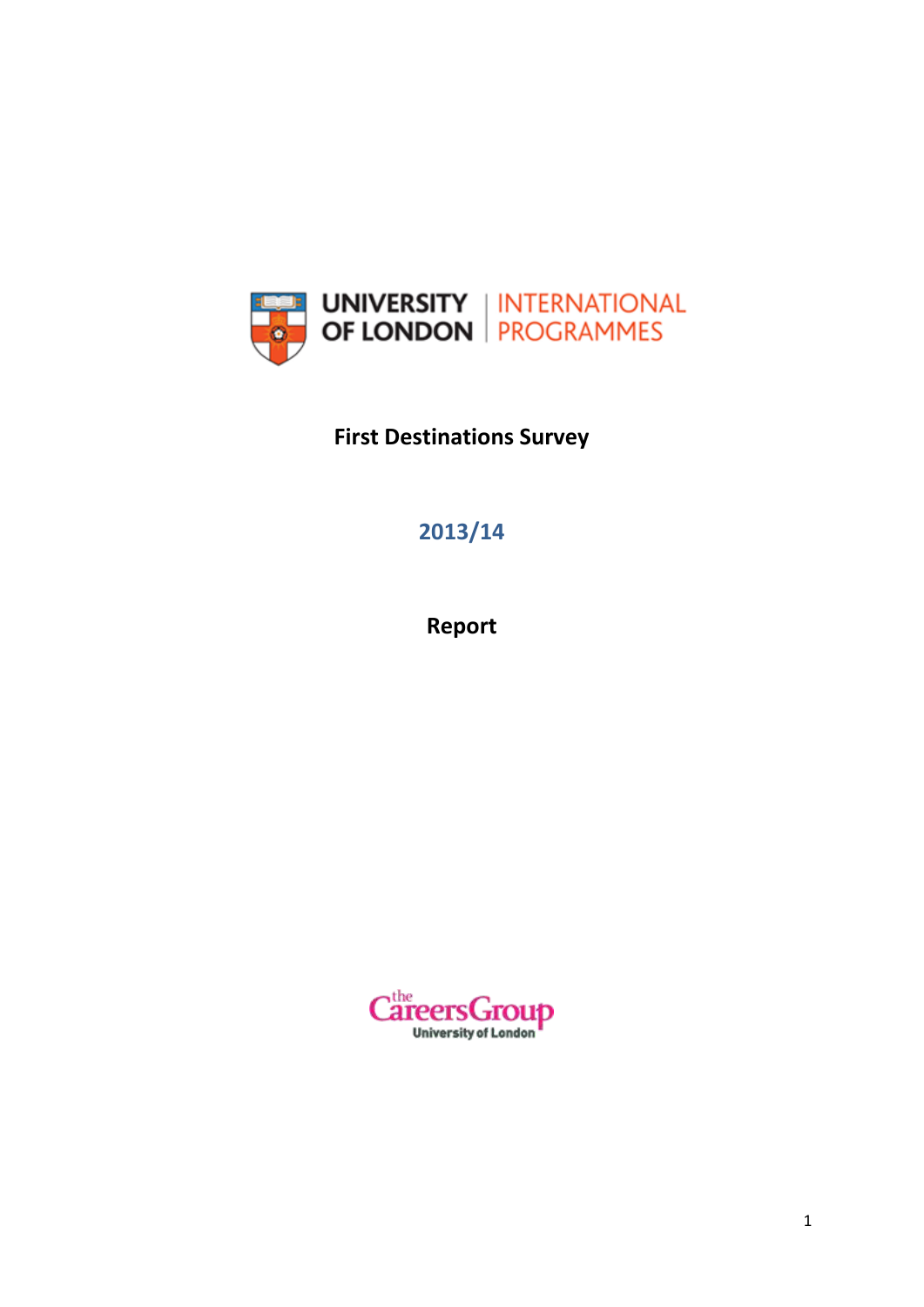## **The Survey**

### **1. Summary of results**

8387 University of London International Programmes graduates were contacted and invited to participate in the 2013/14 First Destinations survey. 1709 responded, giving a response rate of 20%. This is a decline on the previous year when the response rate was 24%. This is the second year that the full survey has been undertaken.

The survey aimed to find out about graduates' employment or study status 6 months after graduation and to benchmark this against averages of UK universities and from a selection of University of London Lead Colleges.

The survey revealed that 93% of the graduating cohort of 2013/14 were in work or study six months after graduation. This was an increase on the previous year when the rate was 85.9%. The highest rates were Ghana and Hong Kong, and the lowest rates in Trinidad and Tobago. This is in contrast to the previous year when the highest rate was in Russia and the lowest in Pakistan.

#### **Benchmarks with UK universities**

89% of overseas graduates (i.e. not UK or EU) from UoLIP were in work or study, which is the same percentage as at Royal Holloway, but slightly lower than those studying on-campus at some of the other Lead Colleges with which we collaborate. The percentage of graduates in work was significantly higher, at 62%, than the average of the four Lead Colleges with which comparisons were made, which was 33%. The percentage of International Programmes graduates undertaking further study was lower, at 16%, compared with the average of the four Lead Colleges which was 54%.

International Programmes Law graduates are as likely to be in employment or further study as the national average of UK university graduates studying law (70%). University of London International Programmes graduates who studied maths/computer science or social studies are more likely to be in work or employment at 80%, compared with a national average of 71% for maths and computer science graduates, and the national average of 68% for social studies graduates of selected UK universities.

When looking at the percentage of graduates that are in occupations classified as of 'graduate level', the percentage of undergraduates who had studied law, mathematical and computer sciences or social science studies, who are in graduate level occupations was higher than the national average of selected UK universities.

When looking at postgraduates who had studied law, medicine and dentistry or subjects allied to medicine, the percentage working in graduate level occupations was slightly lower than the national average of UK universities.

#### **Graduate employment patterns**

Most graduates with a Bachelors were working in the financial and insurance or legal and accounting sectors, a reflection of the vocational orientation of their degree programmes.

Half of undergraduates had been with their employer before and/or during their studies; and 87% of postgraduates had been with their employer before and/or during their studies.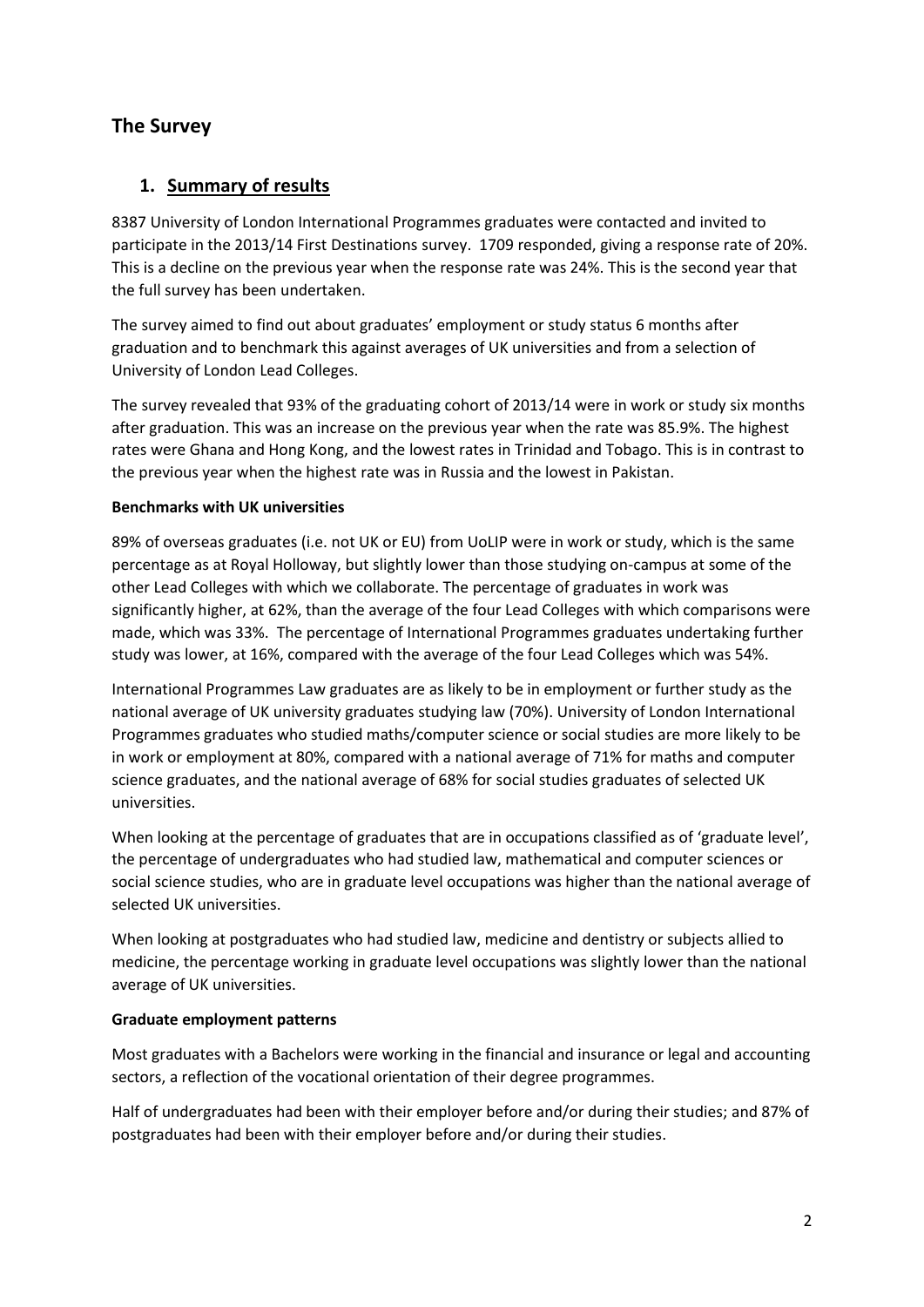Employers paid tuition fees for only 9% of students. This was down from the previous year when the rate was 11.3%. A further 25% of employers had provided study leave while students were studying.

For all countries, the majority of undergraduates accepted their job offer because it was the job they wanted. In Singapore, a higher proportion than average accepted the job because it was the best job offer they received and a higher proportion than average did not believe a degree was a requirement of their job. In Hong Kong, a higher proportion than average accepted the job because 'it was well-paid.'

#### **Overall satisfaction and recommendation rates**

There is a link between overall satisfaction and likelihood of recommending the International Programmes. The average score for likelihood of recommending was 8.1 out of a maximum of 10, with the highest scores in Ghana and Sri Lanka (9.1). The lowest score was 7.1 for Singapore. When asked about overall satisfaction the average score was 7.8 with the highest at 8.6 for Sri Lanka and the lowest at 7.1 for Singapore. The low score for Singapore and high score for Sri Lanka is consistent with the previous year.

The likelihood of recommending University of London International Programmes has increased from the previous year when the overall average was 7.8. Overall satisfaction also increased slightly from the previous year's score of 7.5 out of 10.

When asked about likelihood to stay in touch with UoLIP the average score was 7.1, the highest score was from Ghana (8.8), and lowest scores were from UK and Singapore (6.3).

Graduates were invited to make any other comments on their study experience, and the main criticisms were:

- Lack of feedback on examinations and criticisms of the style of assessment:
- Improvements required to the study materials and online learning environment;
- Request for more scholarships.

There were also many positive comments as to the value of the learning experience in terms of career and personal development, for example:

'The course and university have given me the opportunity to become who I always wanted to become.'

'It was an amazing experience which enabled me to explore and investigate the academic world and what it offers after finishing my course.'

'The University of London International Programmes has taught me hard work and how to lead an organised life, it has taught me discipline.'

#### **2. Methodology**

The First Destinations Survey for University of London International Programmes (UoLIP) was loosely based upon the Destination of Leavers from Higher Education (DLHE) survey which is conducted annually by all HEFCE funded high education institutions.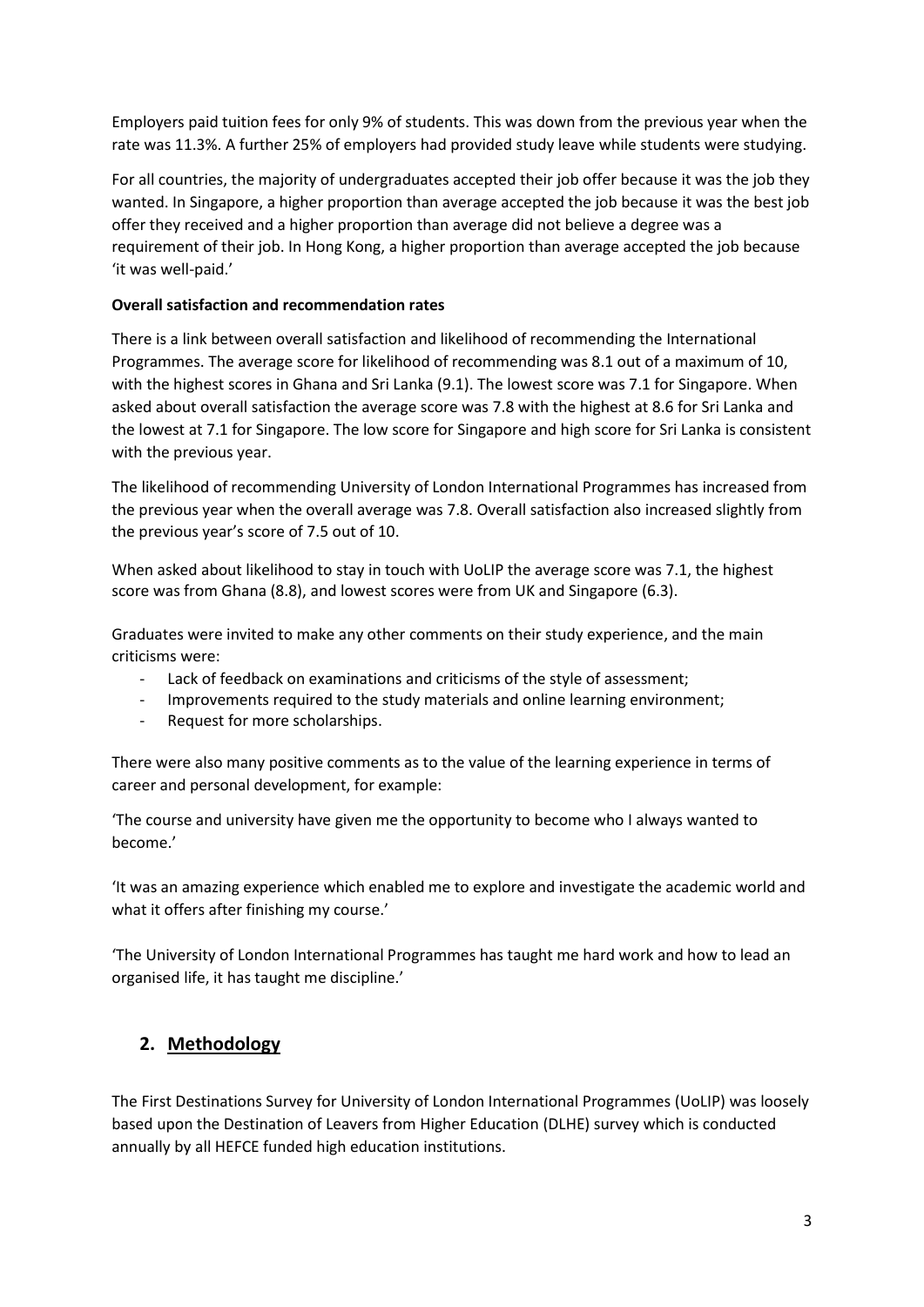An initial email containing a web link was sent to all graduates on 14<sup>th</sup> April 2015, with a follow up email sent out a week later on the 24<sup>th</sup> for those who had not completed the survey. A final reminder email was sent to those remaining on 13<sup>th</sup> May.

### **Response Rate Analysis**

Overall 8387 graduates were contacted and 1709 responded, giving a response rate of 20%. A breakdown of response rate is given below.

### **Undergraduates**

| <b>Country</b>             | <b>Total Contacted</b> | <b>Total Responded</b> | <b>Response Rate %</b> |
|----------------------------|------------------------|------------------------|------------------------|
| Bangladesh                 | 367                    | 50                     | 14%                    |
| Ghana                      | 84                     | 22                     | 26%                    |
| Hong Kong                  | 363                    | 101                    | 28%                    |
| Malaysia                   | 442                    | 88                     | 20%                    |
| Pakistan                   | 583                    | 98                     | 17%                    |
| Russia                     | 139                    | 27                     | 19%                    |
| Singapore                  | 3392                   | 385                    | 11%                    |
| Sri Lanka                  | 413                    | 98                     | 24%                    |
| <b>Trinidad and Tobago</b> | 246                    | 77                     | 31%                    |
| United Kingdom             | 224                    | 73                     | 33%                    |
| <b>Rest of World</b>       | 1037                   | 307                    | 30%                    |
| <b>Grand Total</b>         | 7290                   | 1326                   | 18%                    |

#### **Postgraduates**

| <b>Country</b>             | <b>Total Contacted</b> | <b>Total Responded</b> | <b>Response Rate %</b> |
|----------------------------|------------------------|------------------------|------------------------|
| Bangladesh                 | 2                      | 0                      | 0%                     |
| Ghana                      | 6                      | 2                      | 33%                    |
| Hong Kong                  | 61                     | 18                     | 30%                    |
| Malaysia                   | 17                     | 4                      | 24%                    |
| Pakistan                   | 27                     | 7                      | 26%                    |
| Russia                     | 10                     | 1                      | 10%                    |
| Singapore                  | 33                     | 13                     | 39%                    |
| Sri Lanka                  | 3                      | 1                      | 33%                    |
| <b>Trinidad and Tobago</b> | 7                      | $\overline{2}$         | 29%                    |
| United Kingdom             | 140                    | 44                     | 31%                    |
| Rest of World              | 791                    | 291                    | 37%                    |
| <b>Grand Total</b>         | 1097                   | 383                    | 35%                    |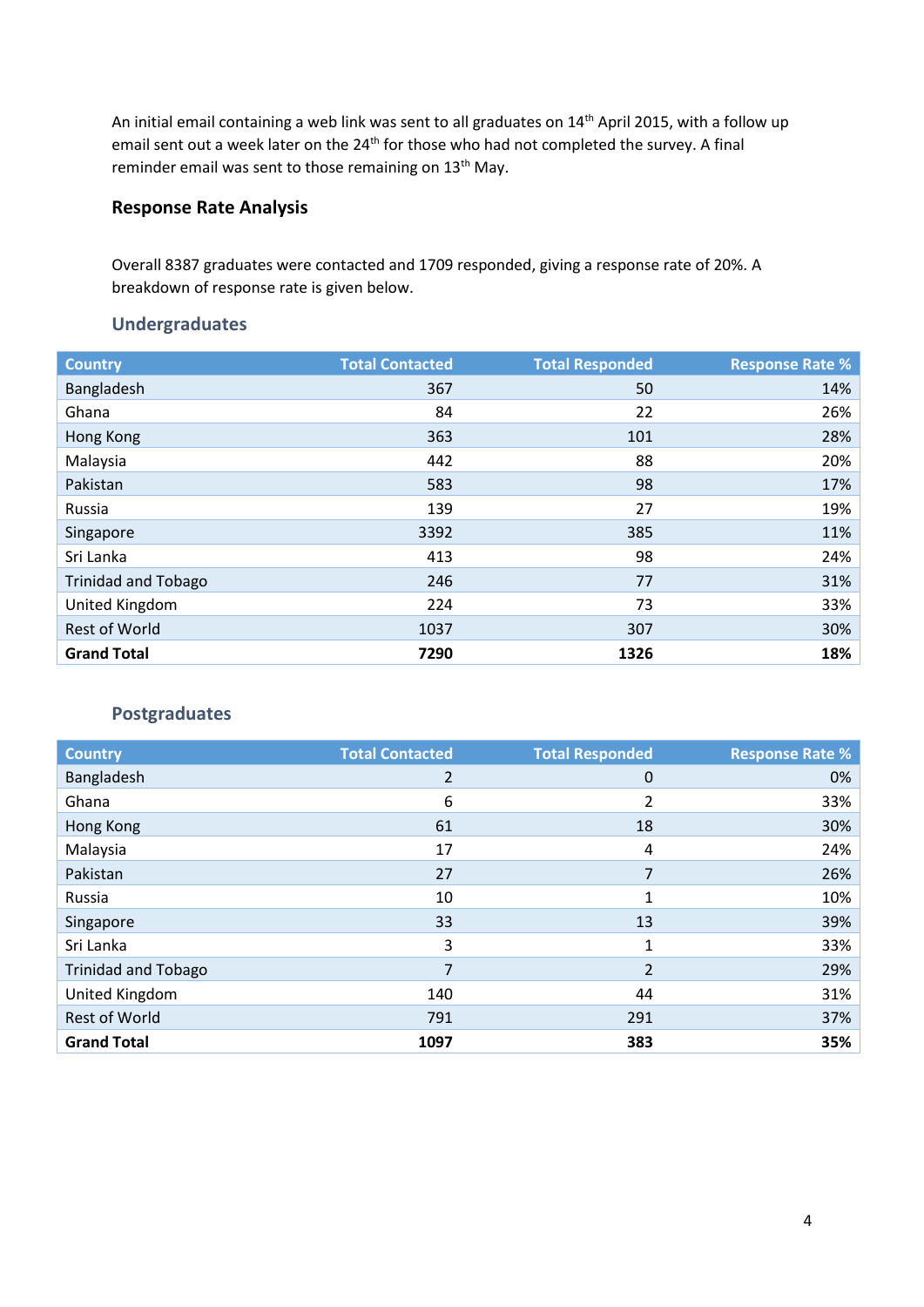### **3. Main Findings**

## **3.1 Destination Breakdown by country - postgraduates and undergraduates combined**

93% of graduates were in work or study 6 months after graduation. All destinations below are shown as a proportion of the known total. Study includes both full time and part time study, and unemployed includes those about to start work.

|                      | Grand        | <b>Full-time</b> | <b>Part-time</b> | Work $+$     |              |              |                   |
|----------------------|--------------|------------------|------------------|--------------|--------------|--------------|-------------------|
| <b>Country</b>       | <b>Total</b> | work             | work             | <b>Study</b> | <b>Study</b> | <b>Other</b> | <b>Unemployed</b> |
| Bangladesh           | 50           | 32%              | 6%               | 10%          | 42%          | 2%           | 8%                |
| Ghana                | 24           | 71%              | 0%               | 13%          | 13%          | 0%           | 4%                |
| Hong Kong            | 119          | 76%              | 2%               | 10%          | 3%           | 4%           | 4%                |
| Malaysia             | 92           | 43%              | 2%               | 13%          | 29%          | 4%           | 8%                |
| Pakistan             | 105          | 50%              | 4%               | 10%          | 24%          | 3%           | 10%               |
| Russia               | 28           | 61%              | 0%               | 14%          | 25%          | 0%           | 0%                |
| Singapore            | 398          | 79%              | 1%               | 3%           | 5%           | 5%           | 7%                |
| Sri Lanka            | 99           | 19%              | 7%               | 23%          | 38%          | 4%           | 8%                |
| Trinidad and         |              |                  |                  |              |              |              |                   |
| Tobago               | 79           | 47%              | 0%               | 22%          | 16%          | 3%           | 13%               |
| United Kingdom       | 117          | 46%              | 12%              | 21%          | 11%          | 1%           | 9%                |
| <b>Rest of World</b> | 598          | 63%              | 4%               | 14%          | 10%          | 2%           | 6%                |
| <b>Grand Total</b>   | 1709         | 61%              | 4%               | 12%          | 13%          | 3%           | 7%                |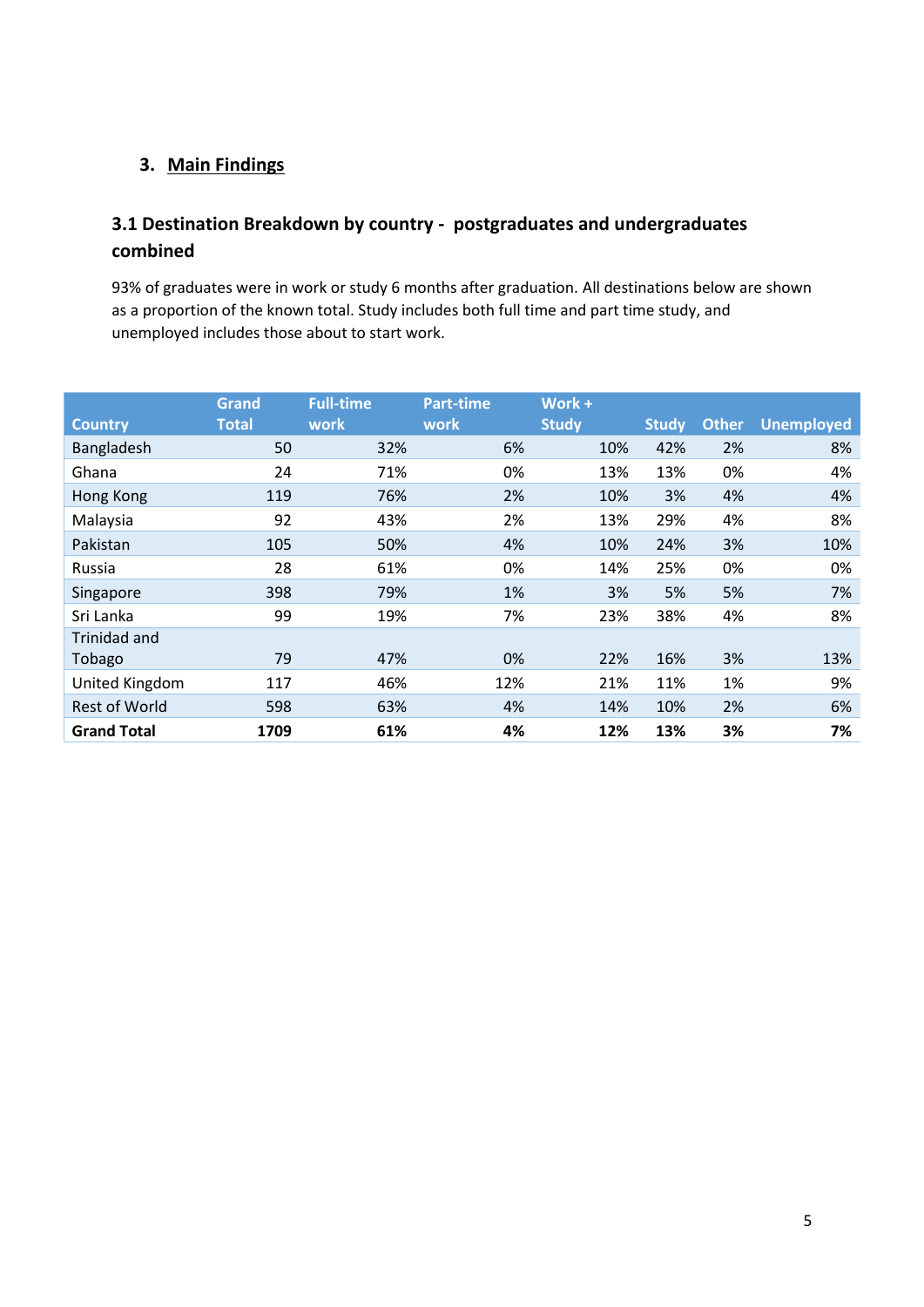

## **Undergraduates**

|                      | Grand        | <b>Full-time</b> | <b>Part-time</b>  | Work +       |              |              |                   |
|----------------------|--------------|------------------|-------------------|--------------|--------------|--------------|-------------------|
| <b>Country</b>       | <b>Total</b> | work             | work <sup>'</sup> | <b>Study</b> | <b>Study</b> | <b>Other</b> | <b>Unemployed</b> |
| Bangladesh           | 50           | 32%              | 6%                | 10%          | 42%          | 2%           | 8%                |
| Ghana                | 22           | 68%              | 0%                | 14%          | 14%          | 0%           | 5%                |
| Hong Kong            | 101          | 79%              | 1%                | 8%           | 4%           | 4%           | 4%                |
| Malaysia             | 88           | 42%              | 1%                | 14%          | 31%          | 5%           | 8%                |
| Pakistan             | 98           | 47%              | 4%                | 9%           | 26%          | 3%           | 11%               |
| Russia               | 27           | 59%              | 0%                | 15%          | 26%          | 0%           | 0%                |
| Singapore            | 385          | 80%              | 1%                | 3%           | 4%           | 5%           | 7%                |
| Sri Lanka            | 98           | 18%              | 7%                | 23%          | 39%          | 4%           | 8%                |
| Trinidad and         |              |                  |                   |              |              |              |                   |
| Tobago               | 77           | 47%              | 0%                | 21%          | 17%          | 3%           | 13%               |
| United Kingdom       | 73           | 49%              | 4%                | 21%          | 15%          | 1%           | 10%               |
| <b>Rest of World</b> | 307          | 56%              | 5%                | 14%          | 14%          | 3%           | 7%                |
| <b>Grand Total</b>   | 1326         | 59%              | 3%                | 11%          | 16%          | 4%           | 8%                |

### **Postgraduates**

| <b>Country</b> | Grand<br>Total | <b>Full-time</b><br>work | Part-time<br>work | Work +<br><b>Study</b> | <b>Study</b> | <b>Other</b> | <b>Unemployed</b> |
|----------------|----------------|--------------------------|-------------------|------------------------|--------------|--------------|-------------------|
|                |                |                          |                   |                        |              |              |                   |
| Ghana          |                | 100%                     | 0%                | 0%                     | 0%           | 0%           | 0%                |
| Hong Kong      | 18             | 61%                      | 6%                | 22%                    | 0%           | 6%           | 6%                |
| Malaysia       | 4              | 75%                      | 25%               | 0%                     | 0%           | 0%           | 0%                |
| Pakistan       |                | 86%                      | 0%                | 14%                    | 0%           | 0%           | 0%                |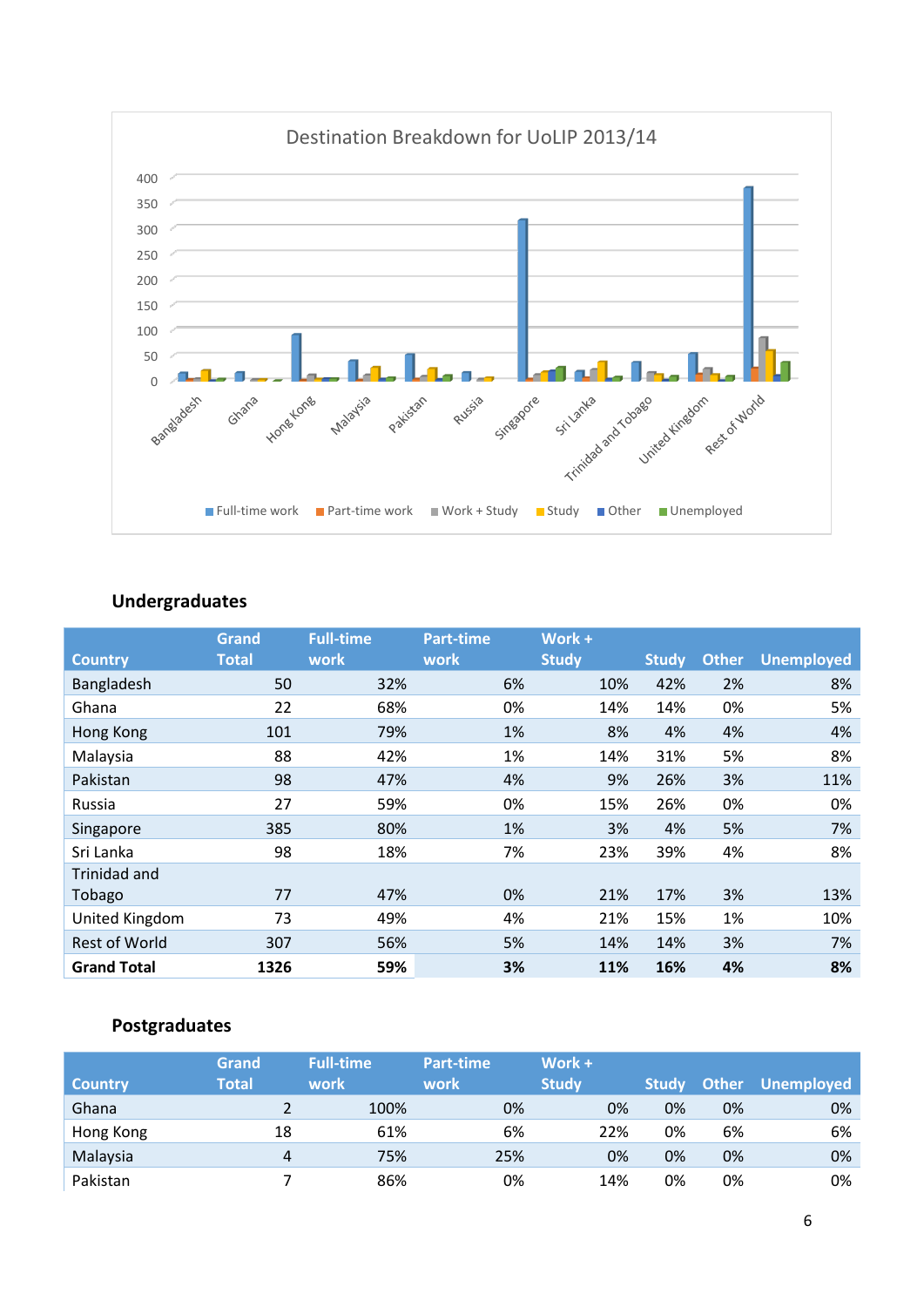| Russia               | 1   | 100% | 0%  | 0%  | 0% | 0% | 0% |
|----------------------|-----|------|-----|-----|----|----|----|
| Singapore            | 13  | 69%  | 0%  | 15% | 8% | 8% | 0% |
| Sri Lanka            | 1   | 100% | 0%  | 0%  | 0% | 0% | 0% |
| Trinidad and         |     |      |     |     |    |    |    |
| Tobago               | 2   | 50%  | 0%  | 50% | 0% | 0% | 0% |
| United Kingdom       | 44  | 41%  | 25% | 23% | 5% | 0% | 7% |
| <b>Rest of World</b> | 291 | 71%  | 4%  | 14% | 5% | 1% | 5% |
| <b>Grand Total</b>   | 383 | 67%  | 6%  | 16% | 5% | 1% | 5% |

#### **3.2 National Comparison – Undergraduates- Overseas graduates only**

### **Employment and/or Further Study**

89% of overseas graduates (ie not UK or EU) from UoLIP were in work or study, which is the same percentage as Royal Holloway, but slightly lower than those studying on-campus at some of the other Colleges with which we collaborate. The percentage in work was significantly higher at 62% than the average of the four Lead Colleges with which comparisons were made, which was 33%. The percent undertaking further study was lower at 16%, compared with the average of the four Lead Colleges (54%).

| Name of Institution                  | <b>Known</b> | <b>Work</b> | <b>Study</b> | <b>Work and Or Study</b> |
|--------------------------------------|--------------|-------------|--------------|--------------------------|
| Goldsmiths, University of London     | 50           | 18          | 27           | 48                       |
| Queen Mary, University of London     | 223          | 62          | 131          | 207                      |
| Royal Holloway, University of London | 95           | 29          | 49           | 85                       |
| University College London (UCL)      | 563          | 216         | 298          | 528                      |
| <b>UoLIP</b>                         | 1248         | 774         | 199          | 1107                     |

| Name of Institution                  | Work % | Study % | <b>Work and Or Study %</b> |
|--------------------------------------|--------|---------|----------------------------|
| Goldsmiths, University of London     | 36%    | 54%     | 96%                        |
| Queen Mary, University of London     | 28%    | 59%     | 93%                        |
| Royal Holloway, University of London | 31%    | 52%     | 89%                        |
| University College London (UCL)      | 38%    | 53%     | 94%                        |
| <b>UoLIP</b>                         | 62%    | 16%     | 89%                        |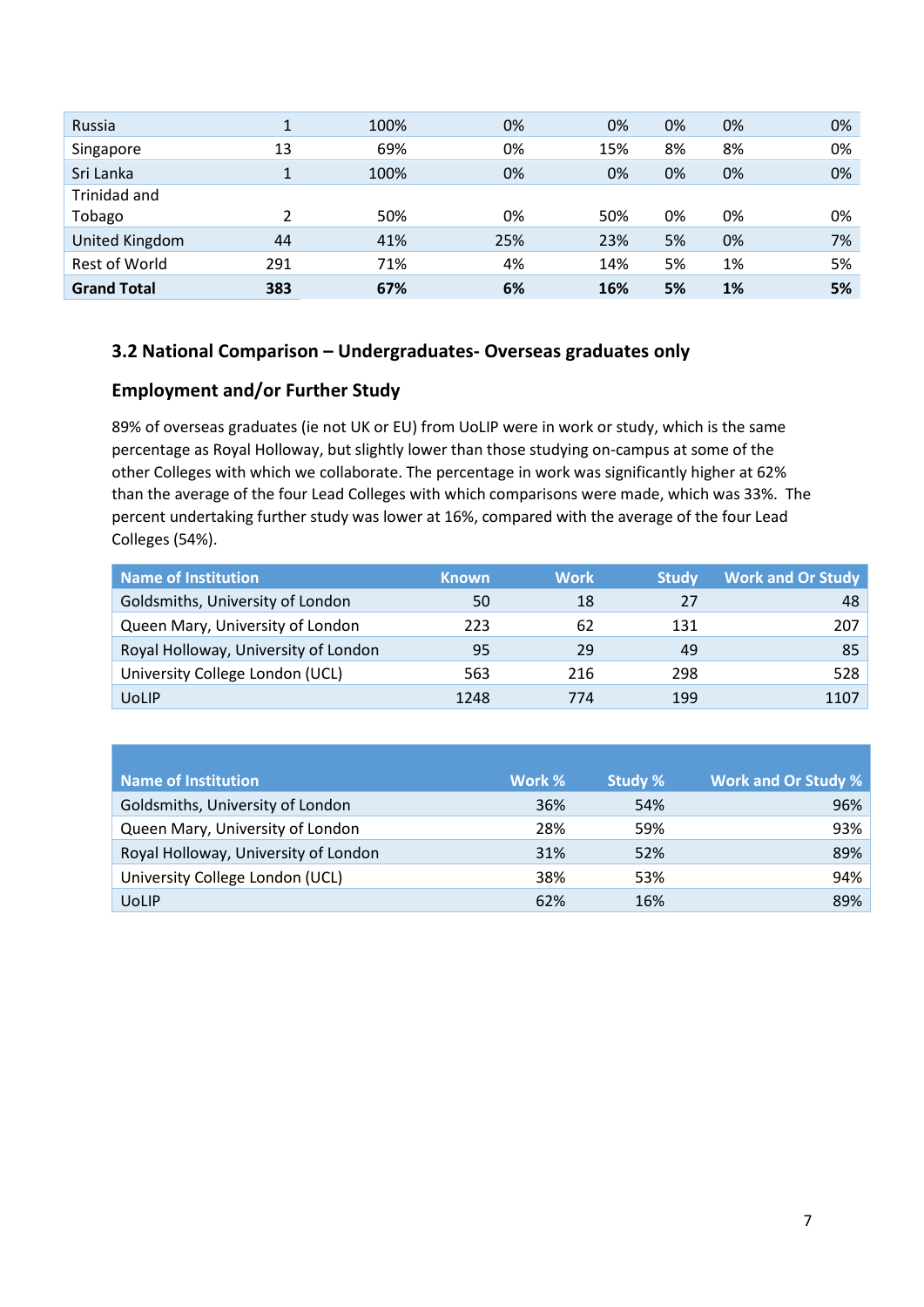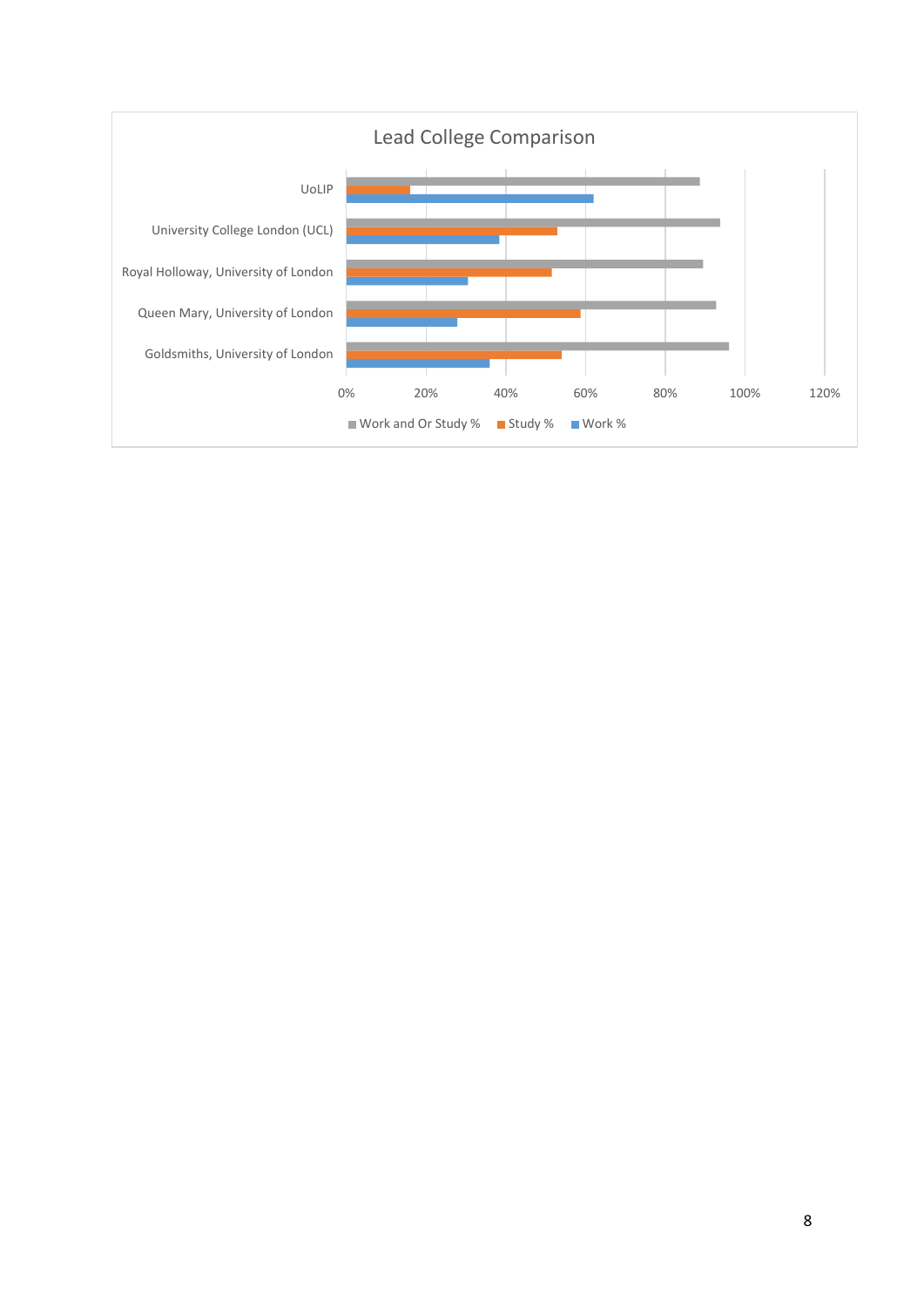### **3.3 Benchmark by Subject**

#### **Notes**

Using the 2013/14 DLHE dataset, comparisons were made against the UK average, Open University, Birkbeck College, LSE and RHUL. These were then broken down by level of study (UG or PG), and broken into principle subject area (JACS Level 1).

The UK total figure covers total cohort from all HEFCE funded HE institutions in the UK (excluding independent institutions and FE colleges), totalling 163 institutions.

Each comparison looked at the top 5 occupations, FT Work %, Graduate level work %, and further study %.

Comparison to the figures in the DLHE survey should be treated as a guide only as the DLHE survey results contain UK and EU domiciled students only, and asks slightly different questions.

All benchmark data are expressed in Full time equivalent (FTE).

#### **Total Cohort**

#### **UG Total Cohort**

(The Grand total includes UoLIP and the other universities indicated.)

|                                  |              | <b>National</b> | <b>The Open</b>   | <b>Birkbeck</b> |     |          |                    |
|----------------------------------|--------------|-----------------|-------------------|-----------------|-----|----------|--------------------|
| <b>Subject</b>                   | <b>UoLIP</b> | total           | <b>University</b> | <b>College</b>  |     | LSE RHUL | <b>Grand Total</b> |
| Law                              | 505          | 11477           | 249               | 46              | 72  | 0        | 12348              |
| <b>Mathematical and Computer</b> |              |                 |                   |                 |     |          |                    |
| <b>Sciences</b>                  | 54           | 6147            | 321               | 60              | 74  | 55       | 6711               |
| Social studies                   | 664          | 32330           | 1602              | 73              | 319 | 255      | 35243              |

#### **PG Total Cohort**

|                               |              | <b>National</b> | The Open Birkbeck |                |     |          |                    |
|-------------------------------|--------------|-----------------|-------------------|----------------|-----|----------|--------------------|
| Subject                       | <b>UoLIP</b> | total           | <b>University</b> | <b>College</b> |     | LSE RHUL | <b>Grand Total</b> |
| Law                           | 174          | 4300            | 4                 | 86             | 106 |          | 4670               |
| <b>Medicine and Dentistry</b> | 68           | 3240            |                   |                |     |          | 3308               |
| Subjects allied to Medicine   | 58           | 8491            |                   |                |     |          | 8631               |

## **Percentage of undergraduates in full time or further study as a proportion of all leavers**

Law graduates are as likely to be in employment or further study as the national average of UK university graduates (70%). They are more likely to be in work or employment than the national average of those who studied Maths/Computer Science or social studies at 80% for both compared with a national average of 71% for maths and computer science and a national average of 68% for social studies.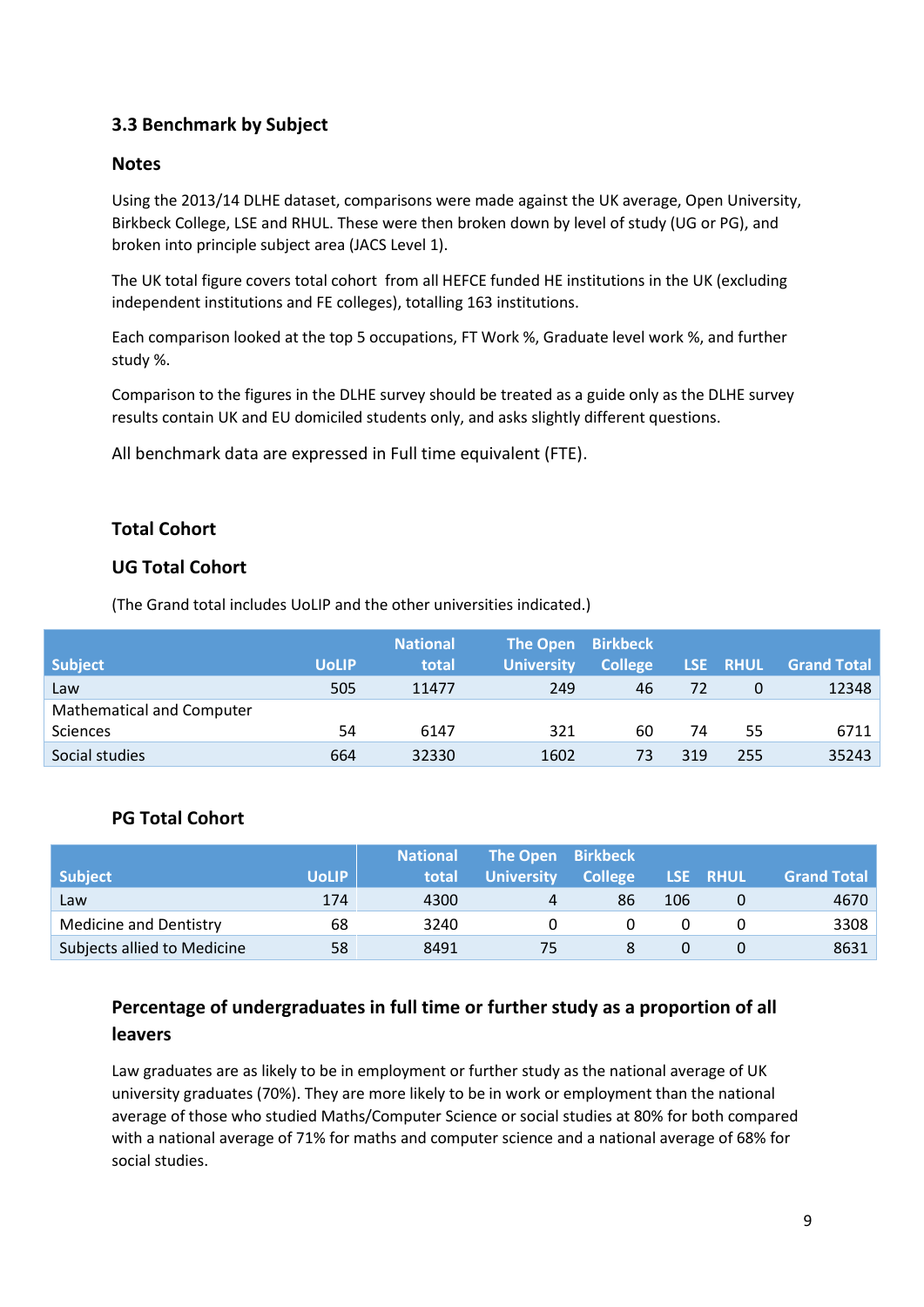| UG Leavers in full time work or further   |              | <b>National</b> | The Open          | <b>Birkbeck</b> |            |             |
|-------------------------------------------|--------------|-----------------|-------------------|-----------------|------------|-------------|
| study                                     | <b>UoLIP</b> | total           | <b>University</b> | <b>College</b>  | <b>LSE</b> | <b>RHUL</b> |
| Law                                       | 354          | 8042            | 130               | 30              | 56         | 0           |
| <b>Mathematical and Computer Sciences</b> | 43           | 4381            | 204               | 37              | 50         | 42          |
| Social studies                            | 528          | 21903           | 910               | 56              | 232        | 190         |

| UG Leavers in full time work or<br>further study | <b>UoLIP</b> | <b>National</b><br><b>Average</b> | <b>The Open</b><br><b>University</b> | <b>Birkbeck</b><br><b>College</b> | <b>LSE</b> | <b>RHUL</b> |
|--------------------------------------------------|--------------|-----------------------------------|--------------------------------------|-----------------------------------|------------|-------------|
| Law                                              | 70%          | 70%                               | 52%                                  | 65%                               | 78%        | 0%          |
| <b>Mathematical and Computer</b>                 |              |                                   |                                      |                                   |            |             |
| <b>Sciences</b>                                  | 80%          | 71%                               | 64%                                  | 62%                               | 68%        | 76%         |
| Social studies                                   | 80%          | 68%                               | 57%                                  | 77%                               | 73%        | 75%         |



## **Percentage of Postgraduates in full time or further study as a proportion of all leavers**

When looking at the percentage of postgraduates who had studied Law, Medicine and Dentistry or Subjects allied to Medicine, the percentage working in graduate level occupations was slightly lower than the national average.

| <b>PG Leavers in full time work or further</b> |              | <b>National</b> | <b>The Open</b>   | <b>Birkbeck</b> |     |             |
|------------------------------------------------|--------------|-----------------|-------------------|-----------------|-----|-------------|
| study                                          | <b>UoLIP</b> | total           | <b>University</b> | College LSE     |     | <b>RHUL</b> |
| Law                                            | 117          | 3382            |                   | 66              | -87 | $\Omega$    |
| <b>Medicine and Dentistry</b>                  | 49           | 2600            |                   |                 |     | 0           |
| Subjects allied to Medicine                    | 43           | 6401            | 52                |                 |     | $\Omega$    |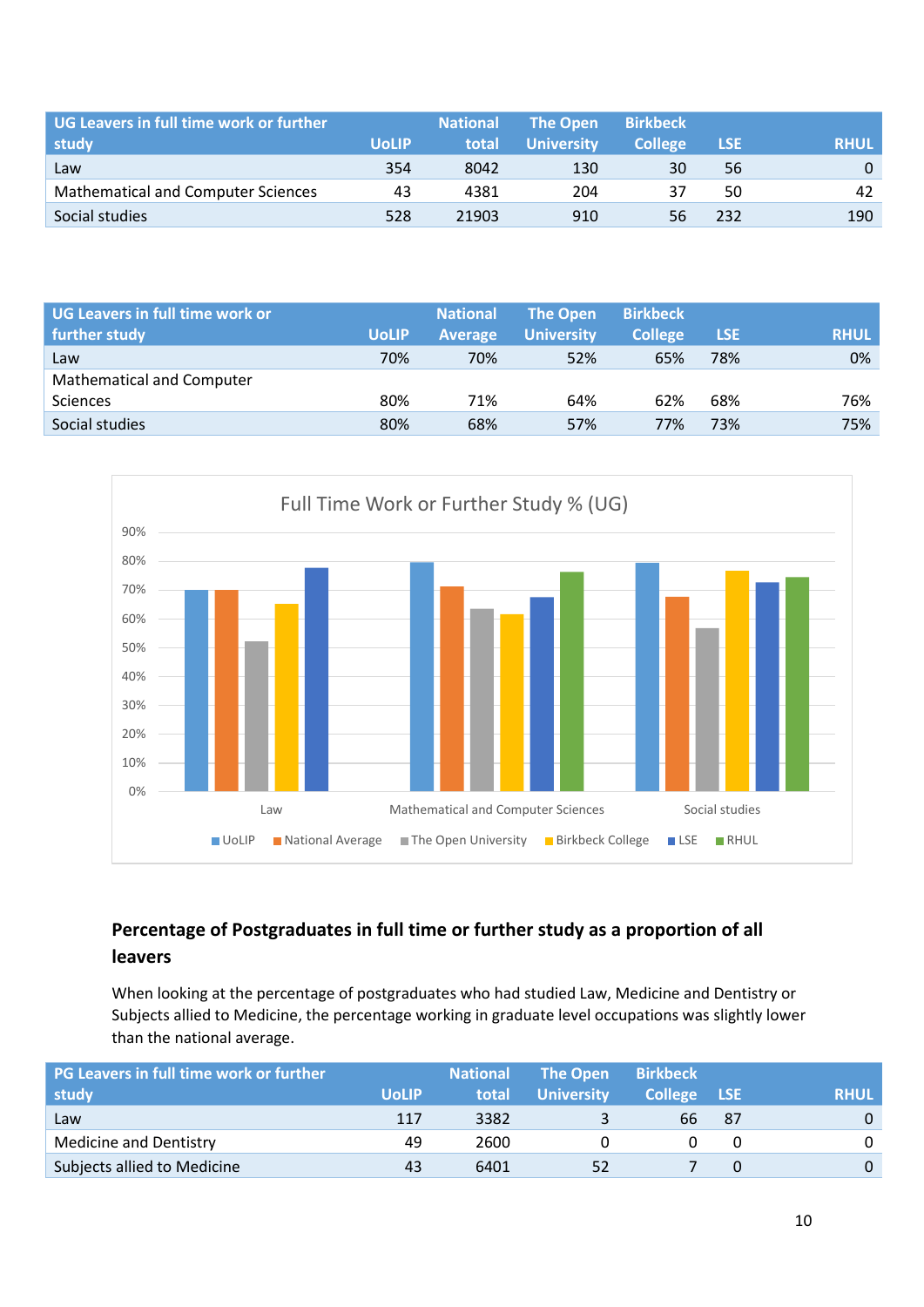| <b>National</b><br><b>Average</b> | <b>University</b> | <b>Birkbeck</b><br><b>College</b> | <b>LSE</b> | <b>RHUL</b> |                 |
|-----------------------------------|-------------------|-----------------------------------|------------|-------------|-----------------|
| 79%                               | 75%               | 77%                               | 82%        |             | 0%              |
| 80%                               | 0%                | 0%                                | 0%         |             | 0%              |
| 75%                               | 69%               | 88%                               | 0%         |             | 0%              |
|                                   | 67%<br>72%<br>74% |                                   |            |             | <b>The Open</b> |

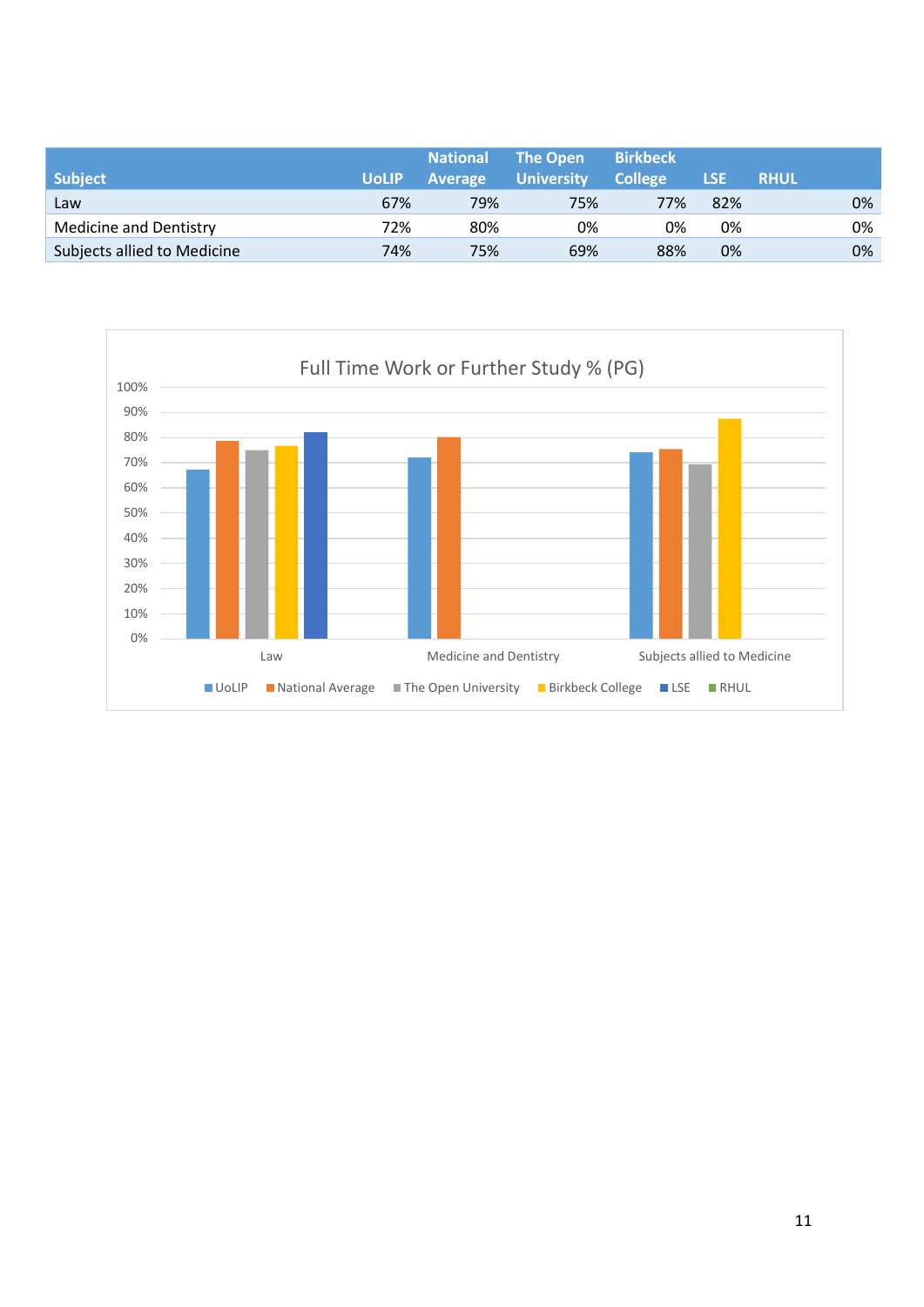## **3.4 Percentage of leavers in full-time work or further study in occupations classified as graduate level.**

### **Undergraduates:**

The percentage of undergraduates in graduate level occupations who had studied Law Mathematical and Computer Sciences or Social Studies was higher than the national average for all these subjects.

|                          |              |       | <b>National The Open</b> | <b>Birkbeck</b> |            |             |
|--------------------------|--------------|-------|--------------------------|-----------------|------------|-------------|
| <b>Subject</b>           | <b>UoLIP</b> | total | <b>University</b>        | <b>College</b>  | <b>LSE</b> | <b>RHUL</b> |
| Law                      | 172          | 3372  | 73                       | 16              | 19         | $\Omega$    |
| Mathematical and         |              |       |                          |                 |            |             |
| <b>Computer Sciences</b> | 31           | 2353  | 118                      | 14              | 41         | 19          |
| Social studies           | 342          | 12006 | 513                      | 31              | 162        | 95          |

|                          |              | <b>National</b> | The Open          | <b>Birkbeck</b> |            |             |
|--------------------------|--------------|-----------------|-------------------|-----------------|------------|-------------|
| <b>Subject UG</b>        | <b>UoLIP</b> | <b>Average</b>  | <b>University</b> | <b>College</b>  | <b>LSE</b> | <b>RHUL</b> |
| Law                      | 49%          | 42%             | 56%               | 53%             | 34%        | 0%          |
| Mathematical and         |              |                 |                   |                 |            |             |
| <b>Computer Sciences</b> | 72%          | 54%             | 58%               | 38%             | 82%        | 45%         |
| Social studies           | 65%          | 55%             | 56%               | 55%             | 70%        | 50%         |

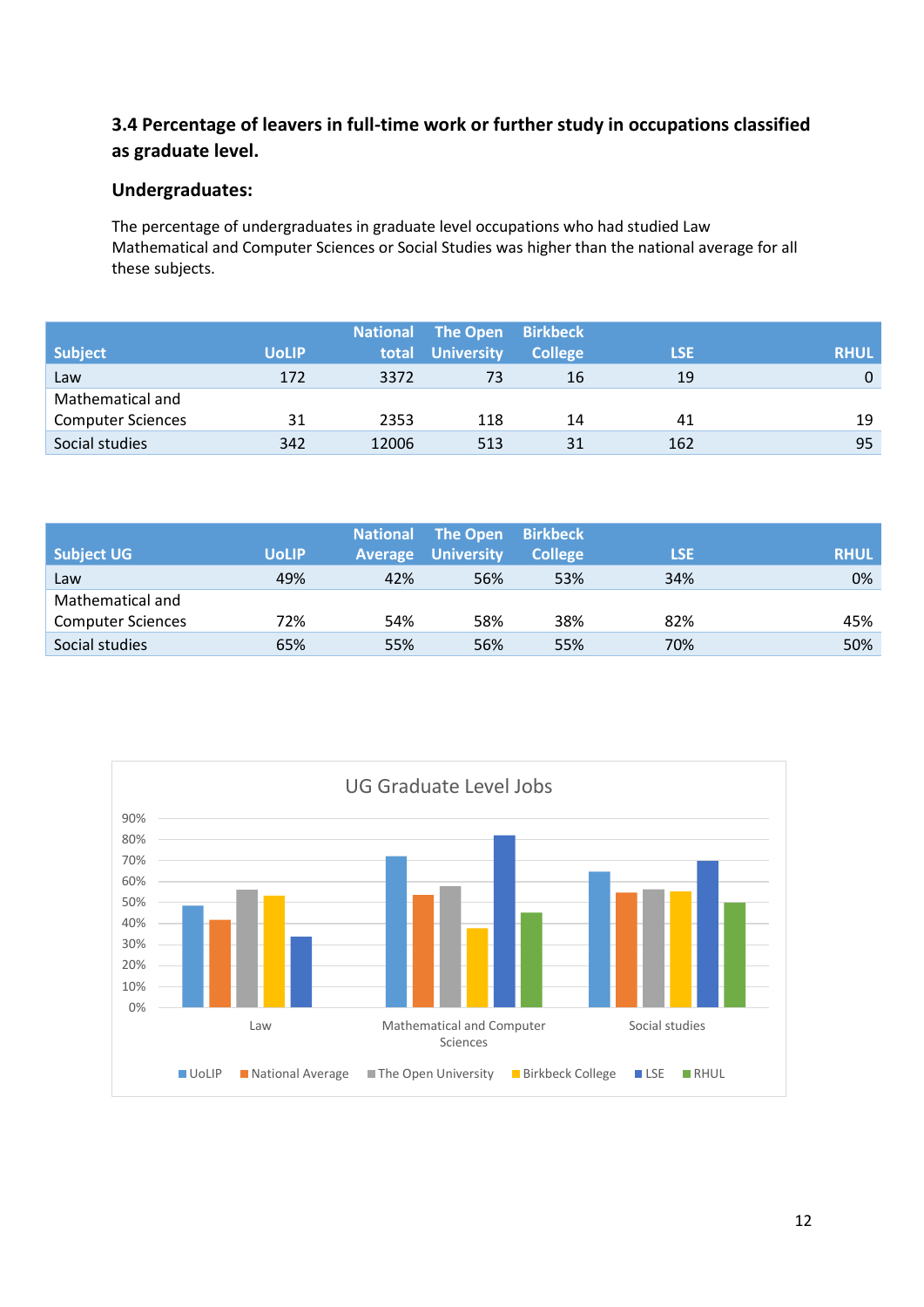## **Percentage of leavers in full-time work or further study in occupations classified as graduate level.**

# **Postgraduates:**

|                               |              | <b>National</b> | <b>The Open</b>   | <b>Birkbeck</b> |             |             |
|-------------------------------|--------------|-----------------|-------------------|-----------------|-------------|-------------|
| <b>Subject</b>                | <b>UoLIP</b> | total           | <b>University</b> | <b>College</b>  | <b>/LSE</b> | <b>RHUL</b> |
| Law                           | 91           | 2754            |                   | 48              | 65          | $\mathbf 0$ |
| <b>Medicine and Dentistry</b> | 46           | 2215            |                   |                 |             | 0           |
| Subjects allied to            |              |                 |                   |                 |             |             |
| Medicine                      | 37           | 5669            | 51                |                 |             | $\Omega$    |

|                               |              | <b>National</b> | The Open                  | <b>Birkbeck</b> |            |             |
|-------------------------------|--------------|-----------------|---------------------------|-----------------|------------|-------------|
| <b>Subject PG</b>             | <b>UoLIP</b> |                 | <b>Average University</b> | <b>College</b>  | <b>LSE</b> | <b>RHUL</b> |
| Law                           | 78%          | 81%             | 67%                       | 73%             | 75%        | 0%          |
| <b>Medicine and Dentistry</b> | 94%          | 85%             | 0%                        | 0%              | 0%         | 0%          |
| Subjects allied to Medicine   | 86%          | 89%             | 98%                       | 100%            | 0%         | 0%          |

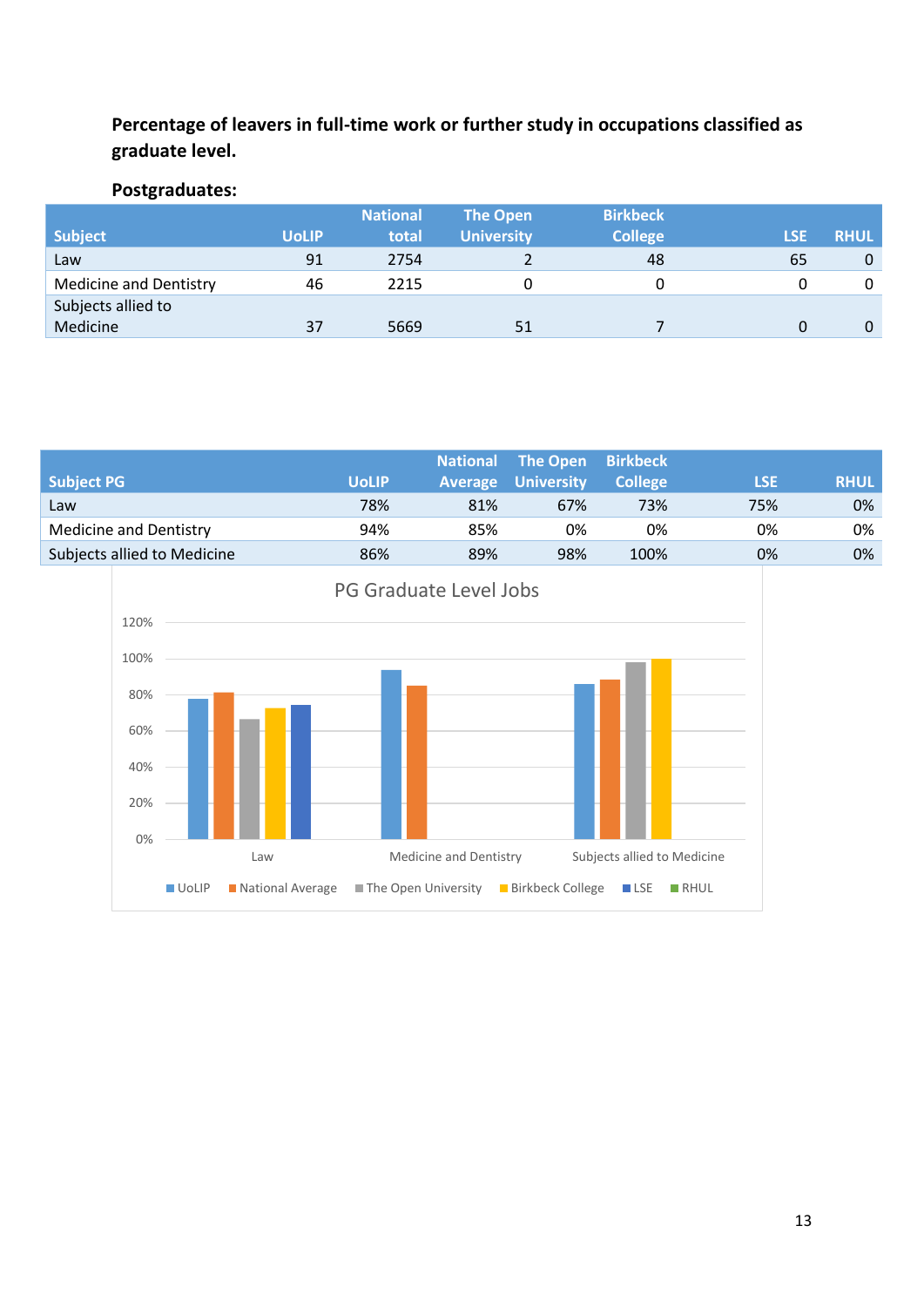## **3.5 Occupations by SOC Codes**

### **Undergraduate**

Below there is a breakdown of jobs by SOC codes and country. It shows that job roles relating to law and accounting and finance are the most prevalent, which is not surprising given the subject of degrees studied by the majority of undergraduates.

| <b>Country</b>             | <b>SOC</b> | <b>SOC DLHE Description</b>                             | <b>Total</b>   |
|----------------------------|------------|---------------------------------------------------------|----------------|
| Bangladesh                 | 24190      | Legal professionals n.e.c.                              | 7              |
| Bangladesh                 | 35200      | Legal associate professionals                           | 5              |
| Hong Kong                  | 11500      | Financial institution managers and directors            | $\overline{7}$ |
| Hong Kong                  | 35200      | Legal associate professionals                           | 6              |
| Hong Kong                  | 35390      | Business and related associate professionals n.e.c.     | $\mathbf{3}$   |
| Hong Kong                  | 21360      | Programmers and software development professionals      | 3              |
| Hong Kong                  | 33190      | Protective service associate professionals n.e.c.       | $\overline{3}$ |
| Malaysia                   | 35370      | Financial and accounting technicians                    | 9              |
| Malaysia                   | 35200      | Legal associate professionals                           | $\,8\,$        |
| Malaysia                   | 35390      | Business and related associate professionals n.e.c.     | $\mathbf{3}$   |
| Malaysia                   | 35340      | Finance and investment analysts and advisers            | $\mathsf 3$    |
| Malaysia                   | 35430      | Marketing associate professionals                       | 3              |
| Pakistan                   | 24190      | Legal professionals n.e.c.                              | 15             |
| Pakistan                   | 35200      | Legal associate professionals                           | 6              |
| Pakistan                   | 35390      | Business and related associate professionals n.e.c.     | $\overline{3}$ |
| Pakistan                   | 35340      | Finance and investment analysts and advisers            | $\overline{2}$ |
| Pakistan                   | 35450      | Sales accounts and business development managers        | $\overline{2}$ |
| Singapore                  | 35340      | Finance and investment analysts and advisers            | 36             |
| Singapore                  | 35370      | Financial and accounting technicians                    | 35             |
| Singapore                  | 35390      | Business and related associate professionals n.e.c.     | 26             |
| Singapore                  | 35380      | Financial accounts managers                             | 22             |
| Singapore                  | 41220      | Book-keepers, payroll managers and wages clerks         | 14             |
| Singapore                  | 35430      | Marketing associate professionals                       | 14             |
| Sri Lanka                  | 35200      | Legal associate professionals                           | 5              |
| Sri Lanka                  | 24230      | Management consultants and business analysts            | $\sqrt{4}$     |
| Sri Lanka                  | 35340      | Finance and investment analysts and advisers            | $\mathsf 3$    |
| Sri Lanka                  | 35370      | Financial and accounting technicians                    | $\mathsf 3$    |
| Sri Lanka                  | 24190      | Legal professionals n.e.c.                              | 3              |
| <b>Trinidad and Tobago</b> | 41590      | Other administrative occupations n.e.c.                 | $\overline{7}$ |
| <b>Trinidad and Tobago</b> | 35200      | Legal associate professionals                           | 4              |
| <b>Trinidad and Tobago</b> | 35620      | Human resources and industrial relations officers       | $\mathbf{3}$   |
| <b>Trinidad and Tobago</b> | 33120      | Police officers (sergeant and below)                    | $\mathbf{3}$   |
| <b>Trinidad and Tobago</b> | 11150      | Chief executives and senior officials                   | $\overline{2}$ |
| United Kingdom             | 35200      | Legal associate professionals                           | 3              |
| <b>United Kingdom</b>      | 35430      | Marketing associate professionals                       | $\mathbf{3}$   |
| United Kingdom             | 41220      | Book-keepers, payroll managers and wages clerks         | $\overline{2}$ |
| United Kingdom             | 24240      | Business and financial project management professionals | $\overline{2}$ |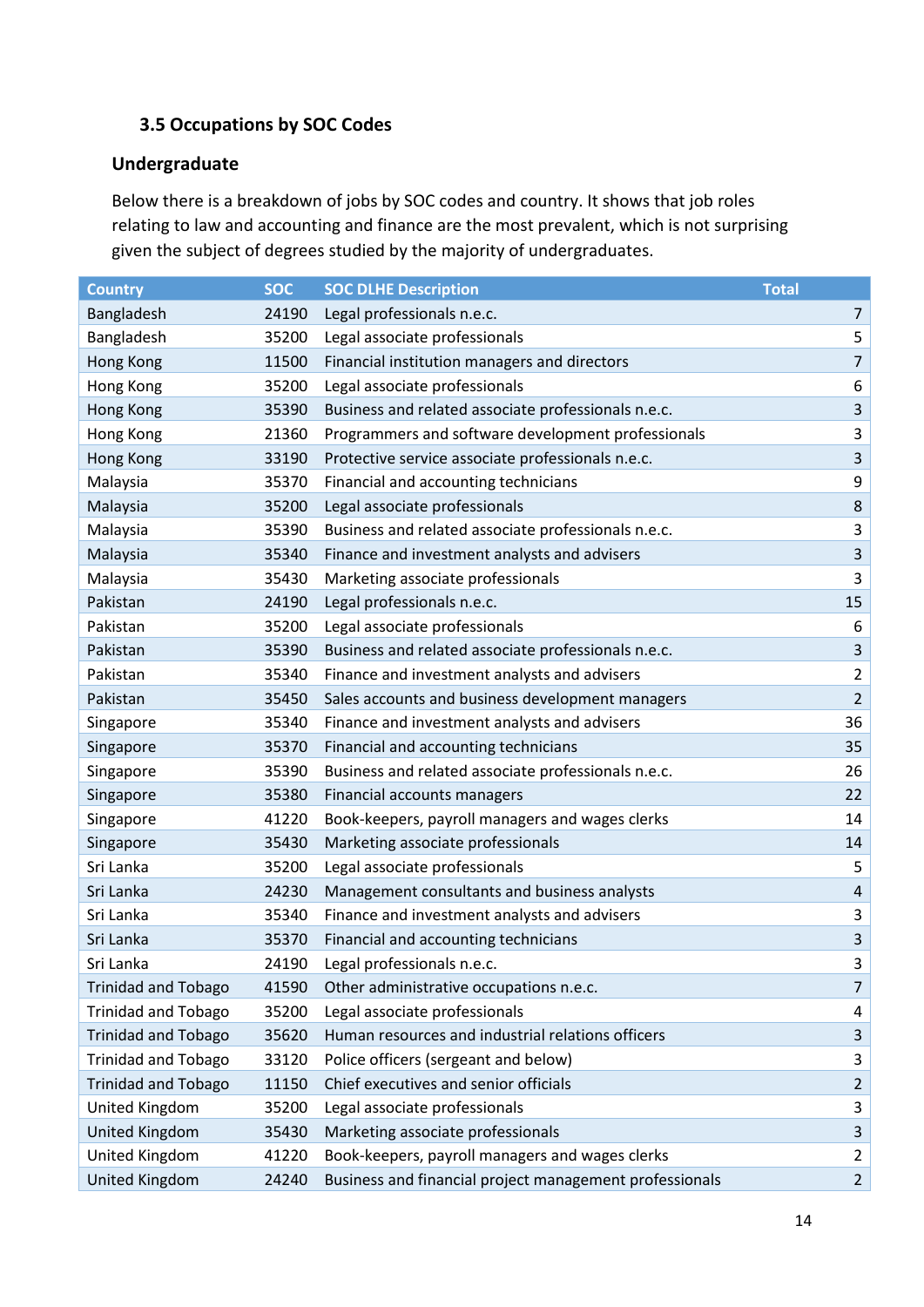| 5.             |
|----------------|
| 4              |
|                |
| 4              |
| $\overline{4}$ |
| 4              |
| 4              |
|                |

# **Postgraduate**

Below there is a breakdown of jobs by SOC codes and country.

| <b>Country</b>        | <b>SOC</b> | <b>SOC DLHE Description</b>                                | <b>Total</b>   |
|-----------------------|------------|------------------------------------------------------------|----------------|
| Hong Kong             | 24190      | Legal professionals n.e.c.                                 | $\overline{2}$ |
| Hong Kong             | 35450      | Sales accounts and business development managers           | 2              |
| Pakistan              | 24190      | Legal professionals n.e.c.                                 | 6              |
| Singapore             | 35340      | Finance and investment analysts and advisers               | 2              |
| Singapore             | 24190      | Legal professionals n.e.c.                                 | 2              |
| United Kingdom        | 22110      | <b>Medical practitioners</b>                               | 5              |
| <b>United Kingdom</b> | 21121      | Biochemists, medical scientists                            | 3              |
| United Kingdom        | 23110      | Higher education teaching professionals                    | 3              |
| <b>United Kingdom</b> | 24190      | Legal professionals n.e.c.                                 | 3              |
| United Kingdom        | 23190      | Teaching and other educational professionals n.e.c.        | 3              |
| Rest of World         | 24190      | Legal professionals n.e.c.                                 | 25             |
| <b>Rest of World</b>  | 21121      | Biochemists, medical scientists                            | 6              |
| <b>Rest of World</b>  | 35390      | Business and related associate professionals n.e.c.        | 6              |
| <b>Rest of World</b>  | 24290      | Business, research and administrative professionals n.e.c. | 6              |
| <b>Rest of World</b>  | 22110      | <b>Medical practitioners</b>                               | 6              |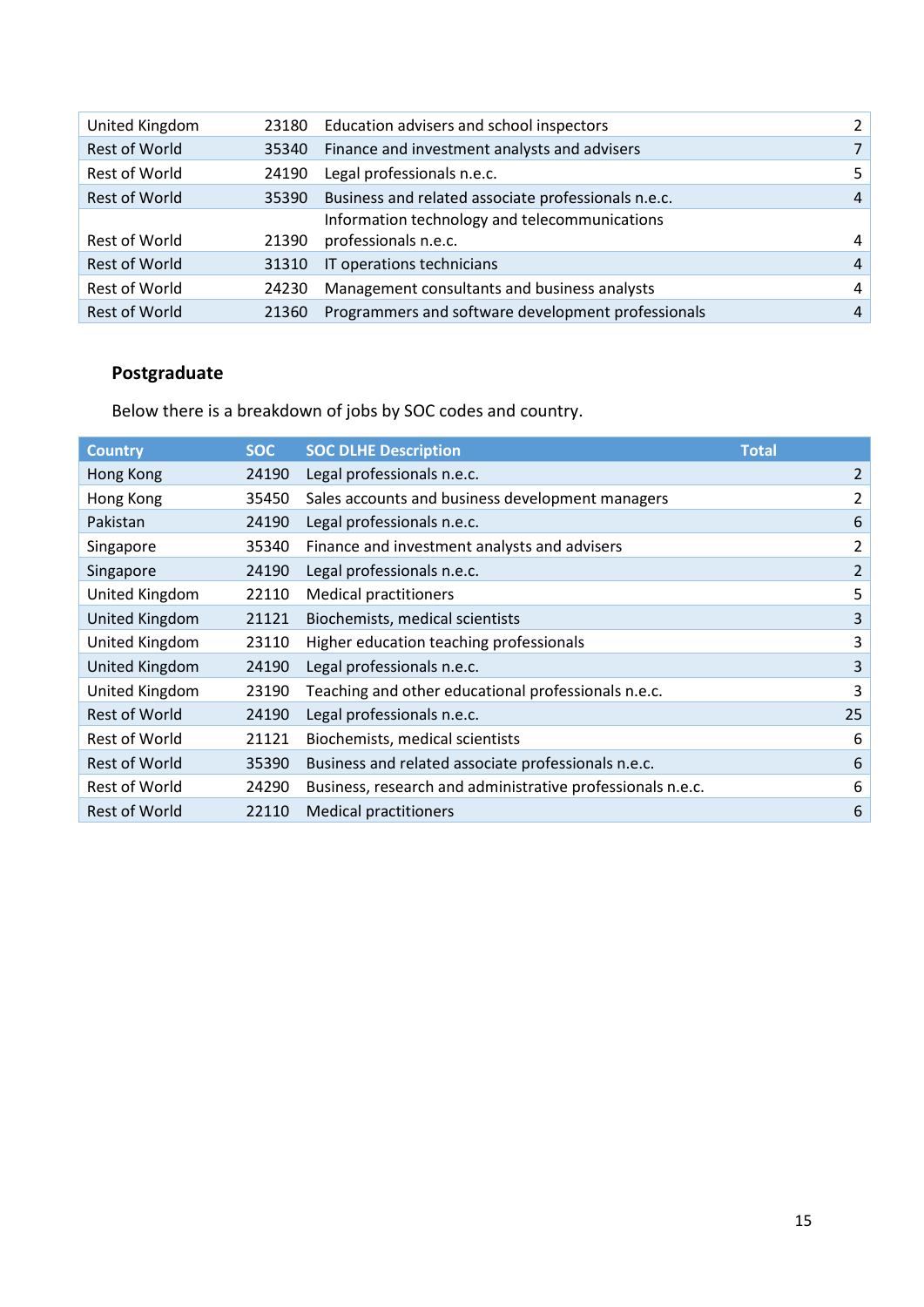### **3.6 Top employers/industry sectors**

### **Top employers by qualification level**

### **Undergraduates**

| <b>Employer Name UG</b>                              | <b>Total</b> |
|------------------------------------------------------|--------------|
| Citibank                                             | 10           |
| Oversea-Chinese Banking Corporation                  | 10           |
| Prudential Assurance Company Singapore (Pte) Limited | 10           |
| United Overseas Bank (Singapore)                     | 10           |
| <b>Standard Chartered Bank</b>                       | 9            |
| <b>HSBC</b>                                          | 8            |
| DBS Bank, Singapore                                  |              |
| <b>Credit Suisse</b>                                 | 5            |
| EY                                                   | 5            |
| <b>KPMG</b>                                          | 5            |

### **Postgraduates**

| <b>Employer Name PG</b>             | <b>Total</b> |
|-------------------------------------|--------------|
| <b>European Commission</b>          | 4            |
| <b>KEMRI Wellcome Trust</b>         | 4            |
| European Parliament                 |              |
| <b>International Criminal Court</b> |              |
| <b>United Nations</b>               |              |

The figures above look at the employer name without distinguishing the country, the information below looks at the countries and employer names respectively.

### **Top employers by country and qualification level**

### **Undergraduate**

| <b>Country</b> | <b>Employer Name</b>                                          | <b>Total</b>   |
|----------------|---------------------------------------------------------------|----------------|
| Bangladesh     | Supreme Court of Bangladesh                                   |                |
| Bangladesh     | Unspecified employer                                          | 2              |
| Hong Kong      | <b>HSBC</b>                                                   | 3              |
| Hong Kong      | The Government of the Hong Kong Special Administrative Region | 3              |
| Hong Kong      | Bank of China (Hong Kong)                                     | 2              |
| Hong Kong      | Hong Kong Government                                          | 2              |
| Hong Kong      | Kaplan                                                        | 2              |
| Malaysia       | <b>HSBC</b>                                                   | 3              |
| Malaysia       | <b>KPMG</b>                                                   | 2              |
| Malaysia       | Unspecified employer                                          | 2              |
| Pakistan       | Unspecified employer                                          | $\overline{2}$ |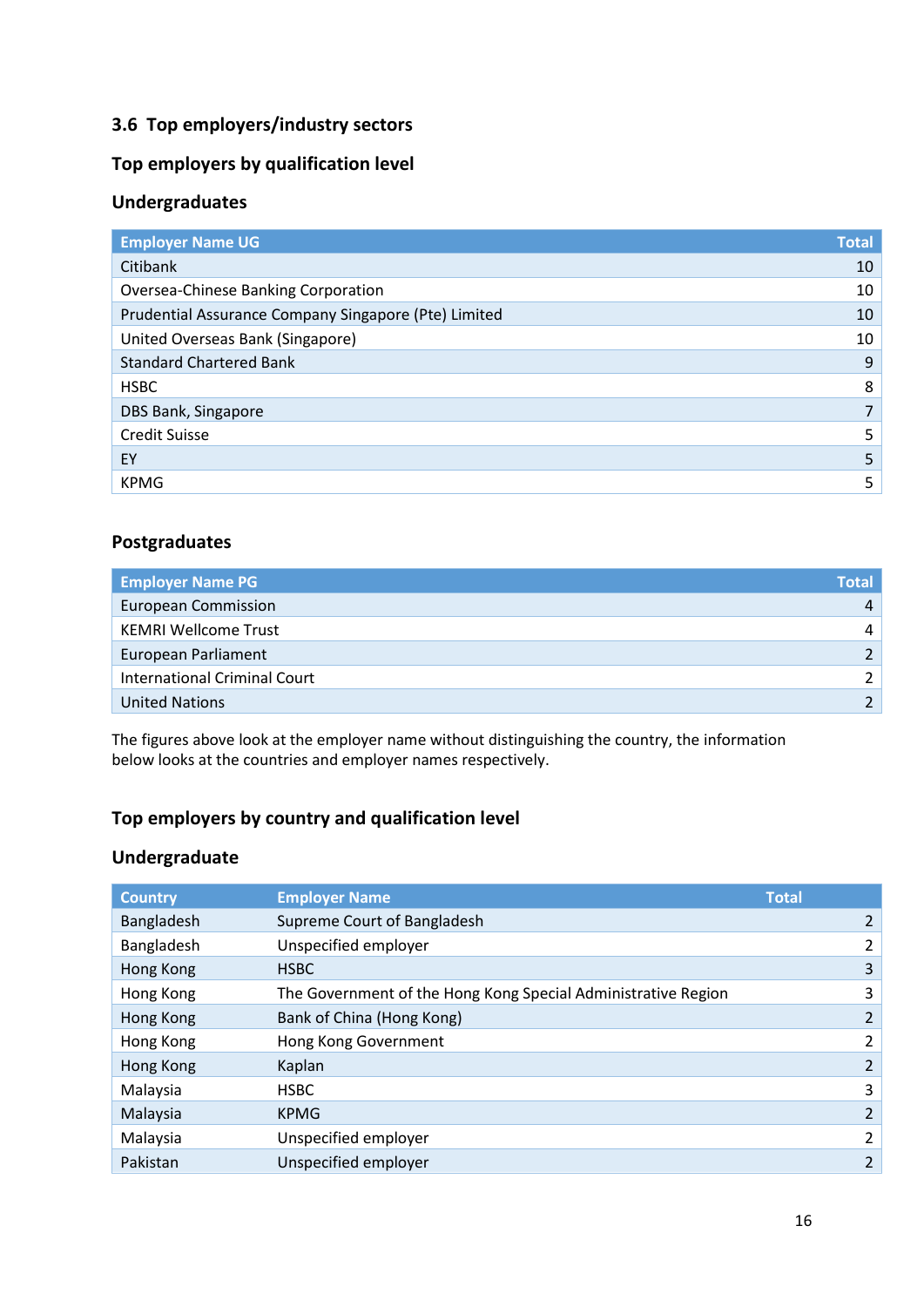| Citibank<br>Singapore<br><b>OCBC Bank</b><br>Singapore<br>Prudential Assurance Company Singapore (Pte) Limited<br>Singapore<br>United Overseas Bank (UOB)<br>Singapore<br><b>Standard Chartered Bank</b><br>Singapore<br>Sri Lanka<br>Unspecified employer<br>Sri Lanka<br>MillenniumIT<br>Trinidad and<br>Tobago<br><b>RBC Royal Bank</b><br>Trinidad and<br>Tobago<br>Ministry of Education | 10             |
|-----------------------------------------------------------------------------------------------------------------------------------------------------------------------------------------------------------------------------------------------------------------------------------------------------------------------------------------------------------------------------------------------|----------------|
|                                                                                                                                                                                                                                                                                                                                                                                               |                |
|                                                                                                                                                                                                                                                                                                                                                                                               | 10             |
|                                                                                                                                                                                                                                                                                                                                                                                               | 10             |
|                                                                                                                                                                                                                                                                                                                                                                                               | 10             |
|                                                                                                                                                                                                                                                                                                                                                                                               | 9              |
|                                                                                                                                                                                                                                                                                                                                                                                               | 3              |
|                                                                                                                                                                                                                                                                                                                                                                                               | $\overline{2}$ |
|                                                                                                                                                                                                                                                                                                                                                                                               |                |
|                                                                                                                                                                                                                                                                                                                                                                                               | 3              |
|                                                                                                                                                                                                                                                                                                                                                                                               |                |
|                                                                                                                                                                                                                                                                                                                                                                                               | $\overline{2}$ |
| <b>Trinidad and</b>                                                                                                                                                                                                                                                                                                                                                                           |                |
| Tobago<br><b>National Training Agency</b>                                                                                                                                                                                                                                                                                                                                                     | $\overline{2}$ |
| <b>Trinidad and</b>                                                                                                                                                                                                                                                                                                                                                                           |                |
| Tobago<br>Petroleum Company of Trinidad and Tobago Limited                                                                                                                                                                                                                                                                                                                                    | $\overline{2}$ |
| <b>Trinidad and</b>                                                                                                                                                                                                                                                                                                                                                                           |                |
| <b>Trinidad and Tobago Police Service</b><br>Tobago                                                                                                                                                                                                                                                                                                                                           | 2              |
| United Kingdom<br>Unspecified employer                                                                                                                                                                                                                                                                                                                                                        | $\overline{2}$ |
| Rest of World<br>Appleby                                                                                                                                                                                                                                                                                                                                                                      | $\overline{2}$ |
| <b>Rest of World</b><br>EY                                                                                                                                                                                                                                                                                                                                                                    | $\overline{2}$ |
| <b>Rest of World</b><br>PepsiCo                                                                                                                                                                                                                                                                                                                                                               | $\overline{2}$ |
| <b>Rest of World</b><br>PwC                                                                                                                                                                                                                                                                                                                                                                   | $\overline{2}$ |

# **Postgraduate**

Top 5 employer names were given where the number of graduates is more than 1.

| <b>Country</b>       | <b>Employer Name</b>         | <b>Total</b> |                |
|----------------------|------------------------------|--------------|----------------|
| <b>Rest of World</b> | European Commission          |              | $\overline{4}$ |
| Rest of World        | <b>KEMRI Wellcome Trust</b>  |              | $\overline{4}$ |
| Rest of World        | European Parliament          |              |                |
| Rest of World        | International Criminal Court |              | $\mathcal{P}$  |
| Rest of World        | <b>United Nations</b>        |              |                |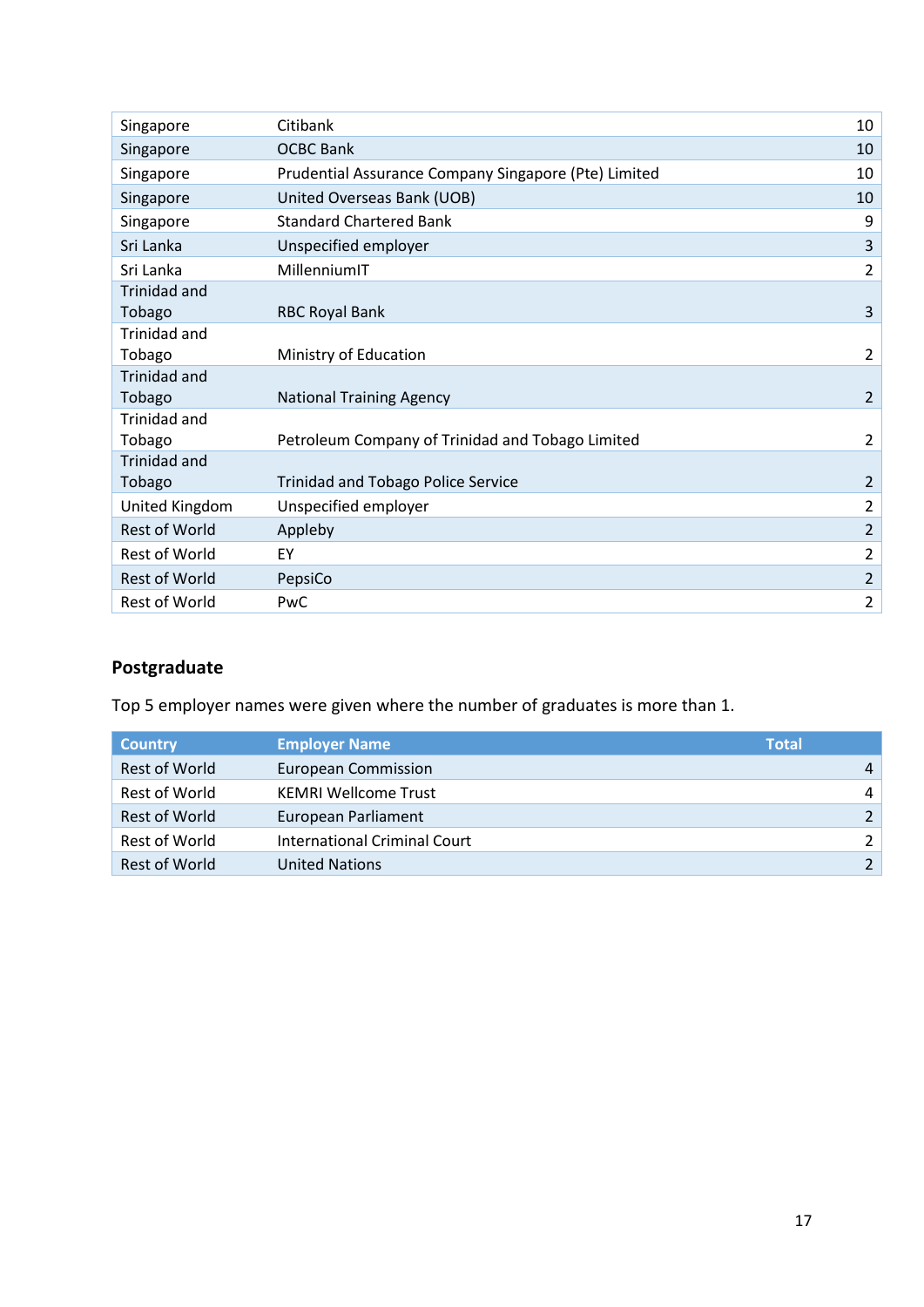# **Top industry sectors**

The tables below show major employment sectors for undergraduates and postgraduates.

### **Undergraduate**

| <b>Industry</b>                            | <b>Total</b> |
|--------------------------------------------|--------------|
| Financial & Insurance                      | 212          |
| Legal & Accounting                         | 116          |
| <b>Public Administration &amp; Defence</b> |              |
|                                            | 91           |
| Education                                  | 75           |
| Computer Programming &                     |              |
| Consultancy                                | 54           |
| Manufacturing                              | 43           |
| Wholesale & Retail                         | 30           |
| Social Work (w/o accreditation)            | 23           |
| Head Offices/Mgt Consultancy               | 22           |
| <b>Transportation &amp; Storage</b>        | 22           |
|                                            |              |

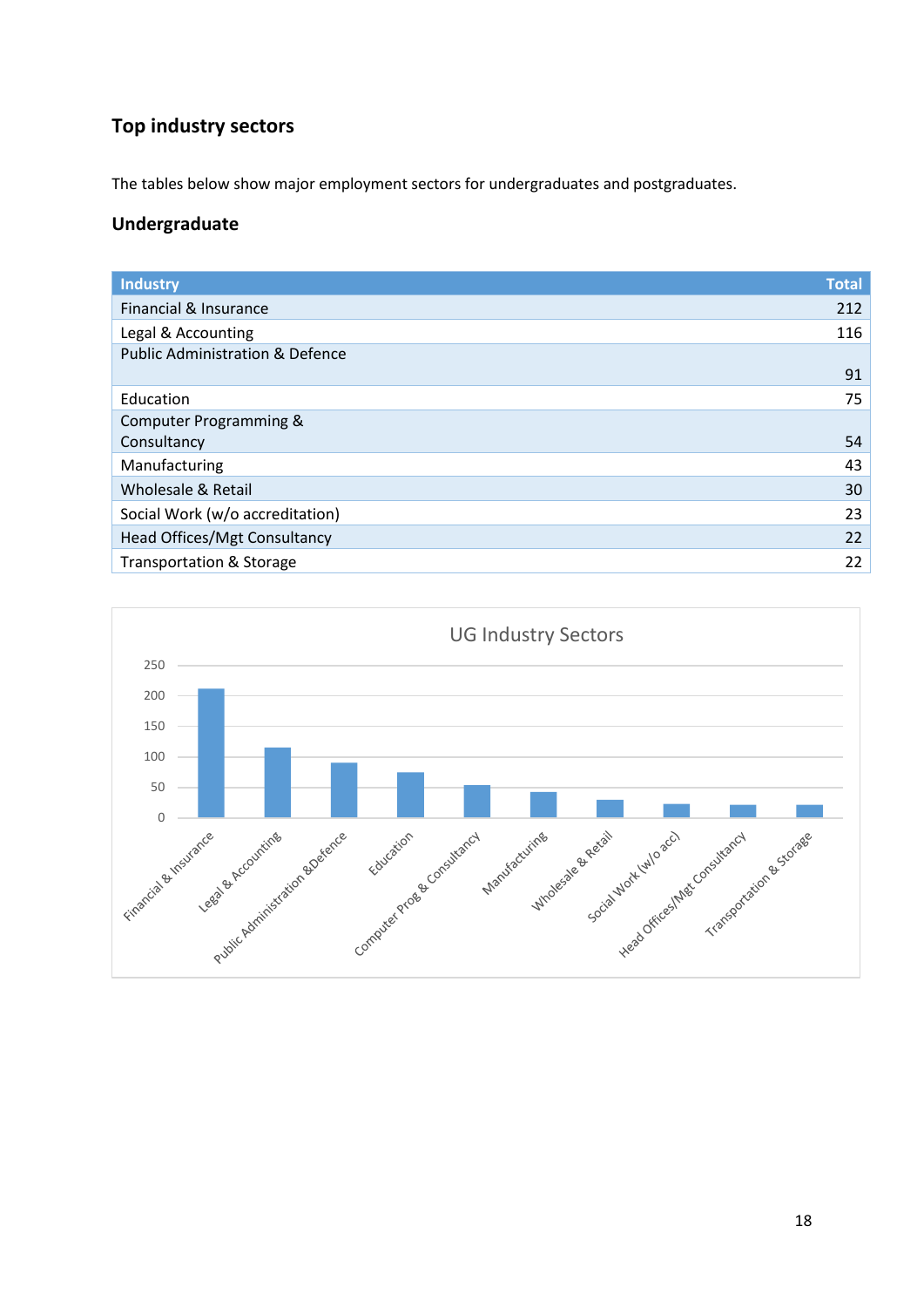| <b>Industry</b>                            | <b>Total</b> |
|--------------------------------------------|--------------|
| <b>Public Administration &amp; Defence</b> | 49           |
| Education                                  | 44           |
| Legal & Accounting                         | 38           |
| Social Work (w/o accreditation)            | 27           |
| <b>International Bodies</b>                | 26           |
| Financial & Insurance                      | 22           |
| Health                                     | 22           |
| Research & Development                     | 17           |
| Manufacturing                              | 15           |
| Head Offices/Mgt Consultancy               | 14           |

# **Postgraduates**

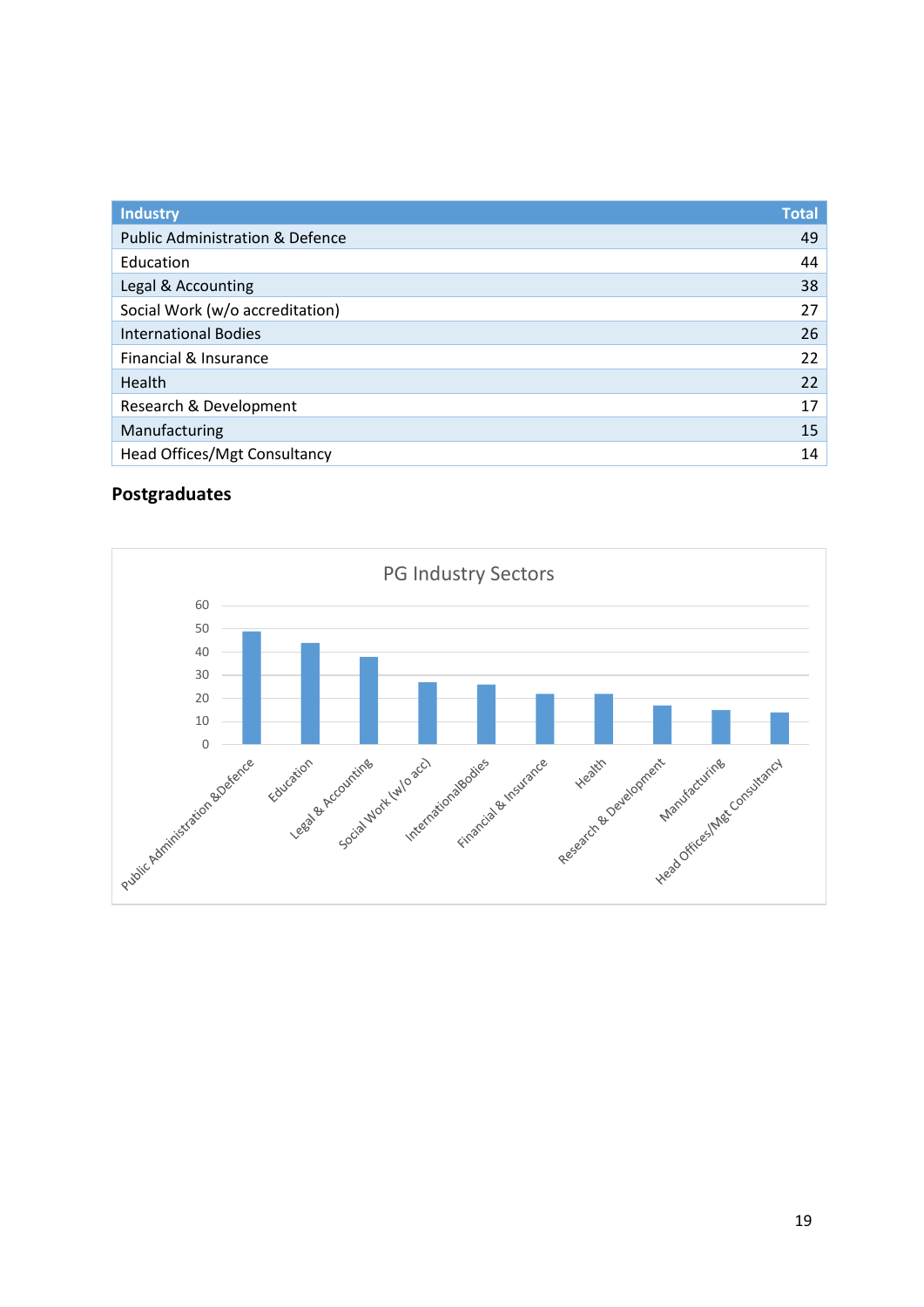# **Top industry sector by country and qualification**

The top 5 industry sectors by country are shown in the table below.

# **Undergraduate**

| <b>Country</b>             | <b>SIC</b> | <b>SIC Description</b>                                                           | <b>Total</b>   |
|----------------------------|------------|----------------------------------------------------------------------------------|----------------|
| Bangladesh                 | 6910       | Legal activities                                                                 | 6              |
| Bangladesh                 | 8423       | Justice and judicial activities                                                  | 3              |
| Bangladesh                 | 8542       | <b>Tertiary education</b>                                                        | $\overline{2}$ |
| Hong Kong                  | 6419       | Other monetary intermediation                                                    | 10             |
|                            |            | Regulation of the activities of providing health care, education, cultural       |                |
| Hong Kong                  | 8412       | services and other social services, excluding social security                    | 6              |
| Hong Kong                  | 8411       | General public administration activities                                         | 5              |
| Hong Kong                  | 7112       | Engineering activities and related technical consultancy                         | $\overline{a}$ |
| Hong Kong                  | 8413       | Regulation of and contribution to more efficient operation of businesses         | $\overline{4}$ |
| Malaysia                   | 6910       | Legal activities                                                                 | 9              |
| Malaysia                   | 6920       | Accounting, bookkeeping and auditing activities; tax consultancy                 | 6              |
| Malaysia                   | 6419       | Other monetary intermediation                                                    | 6              |
| Malaysia                   | 6420       | Activities of holding companies                                                  | $\overline{2}$ |
| Malaysia                   | 8542       | Tertiary education                                                               | $\overline{2}$ |
| Pakistan                   | 6910       | Legal activities                                                                 | 20             |
| Pakistan                   | 8899       | Other social work activities without accommodation n.e.c.                        | $\mathbf{3}$   |
| Pakistan                   | 7022       | Business and other management consultancy activities                             | $\overline{2}$ |
| Pakistan                   | 6201       | Computer programming activities                                                  | $\overline{2}$ |
| Pakistan                   | 8559       | Other education n.e.c.                                                           | $\overline{2}$ |
| <b>Rest of World</b>       | 6201       | Computer programming activities                                                  | $\overline{7}$ |
| <b>Rest of World</b>       | 6910       | Legal activities                                                                 | $\overline{7}$ |
| <b>Rest of World</b>       | 6920       | Accounting, bookkeeping and auditing activities; tax consultancy                 | $\overline{a}$ |
| <b>Rest of World</b>       | 6202       | Computer consultancy activities                                                  | $\overline{4}$ |
| <b>Rest of World</b>       | 8423       | Justice and judicial activities                                                  | $\overline{4}$ |
| Singapore                  | 6419       | Other monetary intermediation                                                    | 57             |
| Singapore                  | 6920       | Accounting, bookkeeping and auditing activities; tax consultancy                 | 27             |
| Singapore                  | 6511       | Life insurance                                                                   | 21             |
| Singapore                  | 6612       | Security and commodity contracts brokerage                                       | 12             |
| Singapore                  | 6499       | Other financial service activities, except insurance and pension funding, n.e.c. | 11             |
| Sri Lanka                  | 6910       | Legal activities                                                                 | 4              |
| Sri Lanka                  | 6920       | Accounting, bookkeeping and auditing activities; tax consultancy                 | 3              |
| Sri Lanka                  | 7022       | Business and other management consultancy activities                             | 3              |
| Sri Lanka                  | 6202       | Computer consultancy activities                                                  | 3              |
| Sri Lanka                  | 8899       | Other social work activities without accommodation n.e.c.                        | $\mathbf{3}$   |
| <b>Trinidad and Tobago</b> | 8424       | Public order and safety activities                                               | 5              |
| <b>Trinidad and Tobago</b> | 6910       | Legal activities                                                                 | 4              |
| <b>Trinidad and Tobago</b> | 6419       | Other monetary intermediation                                                    | 4              |
| <b>Trinidad and Tobago</b> | 8413       | Regulation of and contribution to more efficient operation of businesses         | 3              |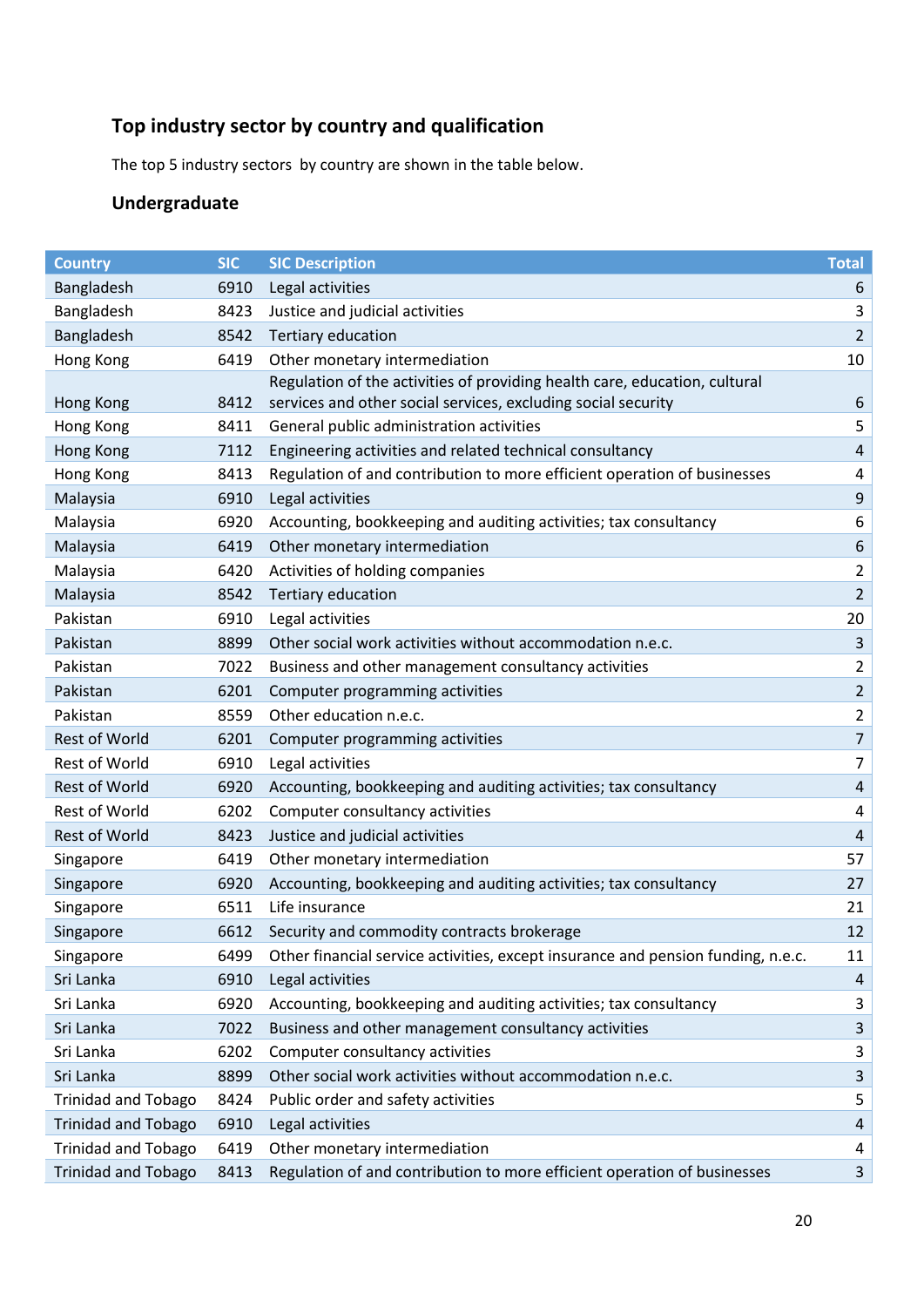| <b>Trinidad and Tobago</b> |      | 910 Support activities for petroleum and natural gas extraction  | २             |
|----------------------------|------|------------------------------------------------------------------|---------------|
| United Kingdom             | 6920 | Accounting, bookkeeping and auditing activities; tax consultancy | 3             |
| United Kingdom             | 6910 | Legal activities                                                 | 3             |
| United Kingdom             | 8899 | Other social work activities without accommodation n.e.c.        | $\mathbf{R}$  |
| United Kingdom             | 7010 | Activities of head offices                                       | 2             |
| United Kingdom             | 7022 | Business and other management consultancy activities             | $\mathcal{L}$ |

# **Top Industry Sector by Country and Qualification level**

The top 5 industry sectors by country are shown in the table below.

# **Postgraduate**

| <b>Country</b>        | <b>SIC</b> | <b>SIC Description</b>                                                                                                                      | <b>Total</b>   |
|-----------------------|------------|---------------------------------------------------------------------------------------------------------------------------------------------|----------------|
| Hong Kong             | 6920       | Accounting, bookkeeping and auditing activities; tax consultancy                                                                            | 2              |
| Hong Kong             | 6420       | Activities of holding companies                                                                                                             | 2              |
| Hong Kong             | 6910       | Legal activities                                                                                                                            | $\overline{2}$ |
| Malaysia              | 6910       | Legal activities                                                                                                                            | 2              |
| Pakistan              | 6910       | Legal activities                                                                                                                            | $\overline{4}$ |
| Rest of World         | 9900       | Activities of extraterritorial organisations and bodies                                                                                     | 18             |
| <b>Rest of World</b>  | 6910       | Legal activities                                                                                                                            | 14             |
| Rest of World         | 8899       | Other social work activities without accommodation n.e.c.                                                                                   | 10             |
| <b>Rest of World</b>  | 8542       | Tertiary education                                                                                                                          | 8              |
| Rest of World         | 8412       | Regulation of the activities of providing health care, education, cultural<br>services and other social services, excluding social security | 7              |
| <b>United Kingdom</b> | 8542       | Tertiary education                                                                                                                          | 6              |
| United Kingdom        | 8610       | Hospital activities                                                                                                                         | 5              |
| United Kingdom        | 8899       | Other social work activities without accommodation n.e.c.                                                                                   | 4              |
| United Kingdom        | 8531       | General secondary education                                                                                                                 | 3              |
| United Kingdom        | 6910       | Legal activities                                                                                                                            | 3              |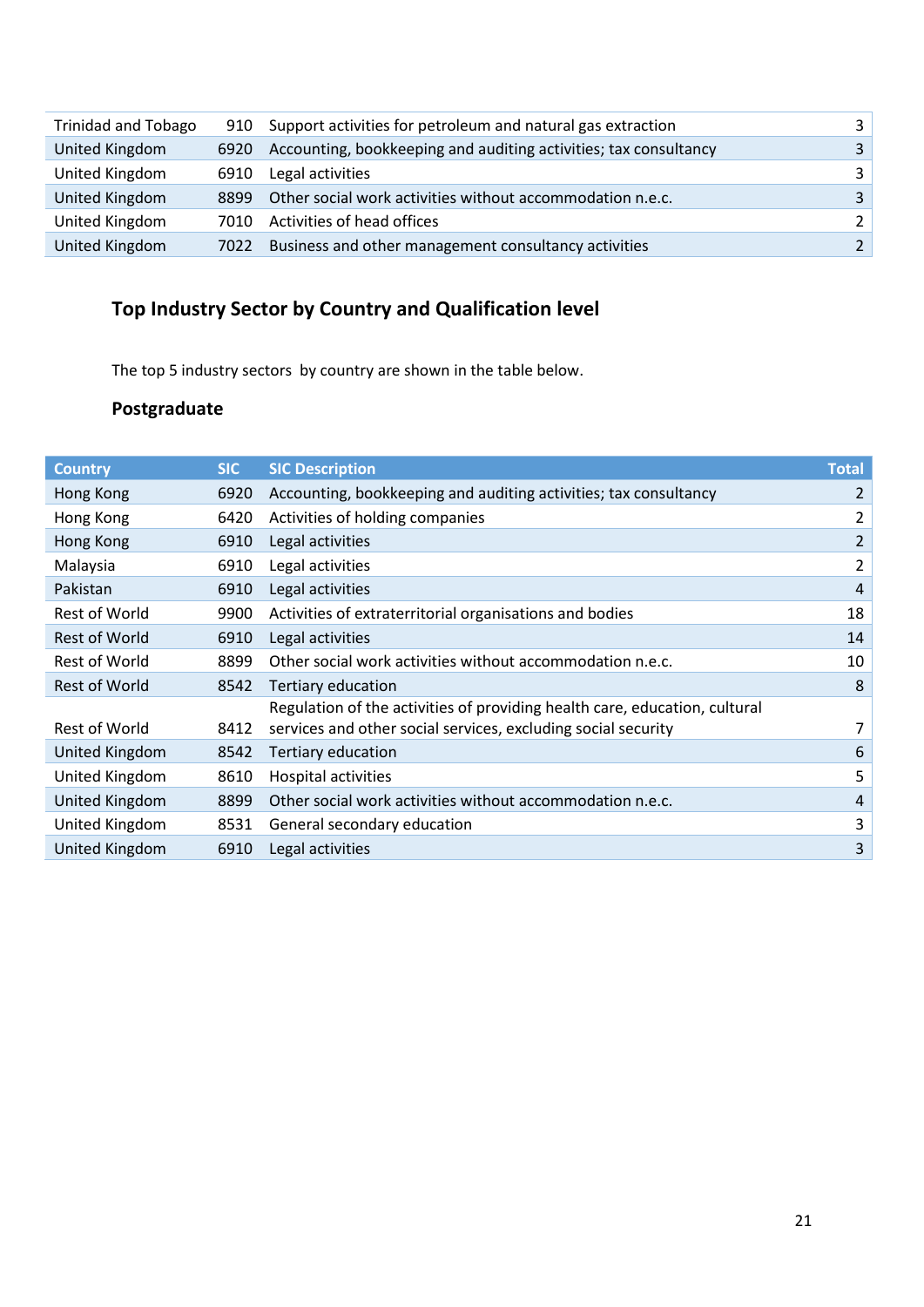## **3.7 Main Reason for taking job**

The tables below provide an analysis of the information provided on the main reason that the graduate accepted the job they were undertaking at the point 6 months after graduation.

| <b>Reason to take Job</b>                                                       | <b>Total</b> |
|---------------------------------------------------------------------------------|--------------|
| It fitted into my career plan/it was exactly the type of work I wanted          | 428          |
| It was the best job offer I received                                            | 121          |
| It was the only job offer I received                                            | 108          |
| It was an opportunity to progress in the organisation                           | 178          |
| To see if I would like the type of work it involved                             | 128          |
| To gain and broaden my experience in order to get the type of job I really want | 56           |
| It was in the right location                                                    | 50           |
| The job was well-paid                                                           | 34           |
| In order to earn a living/pay off debts                                         | 17           |

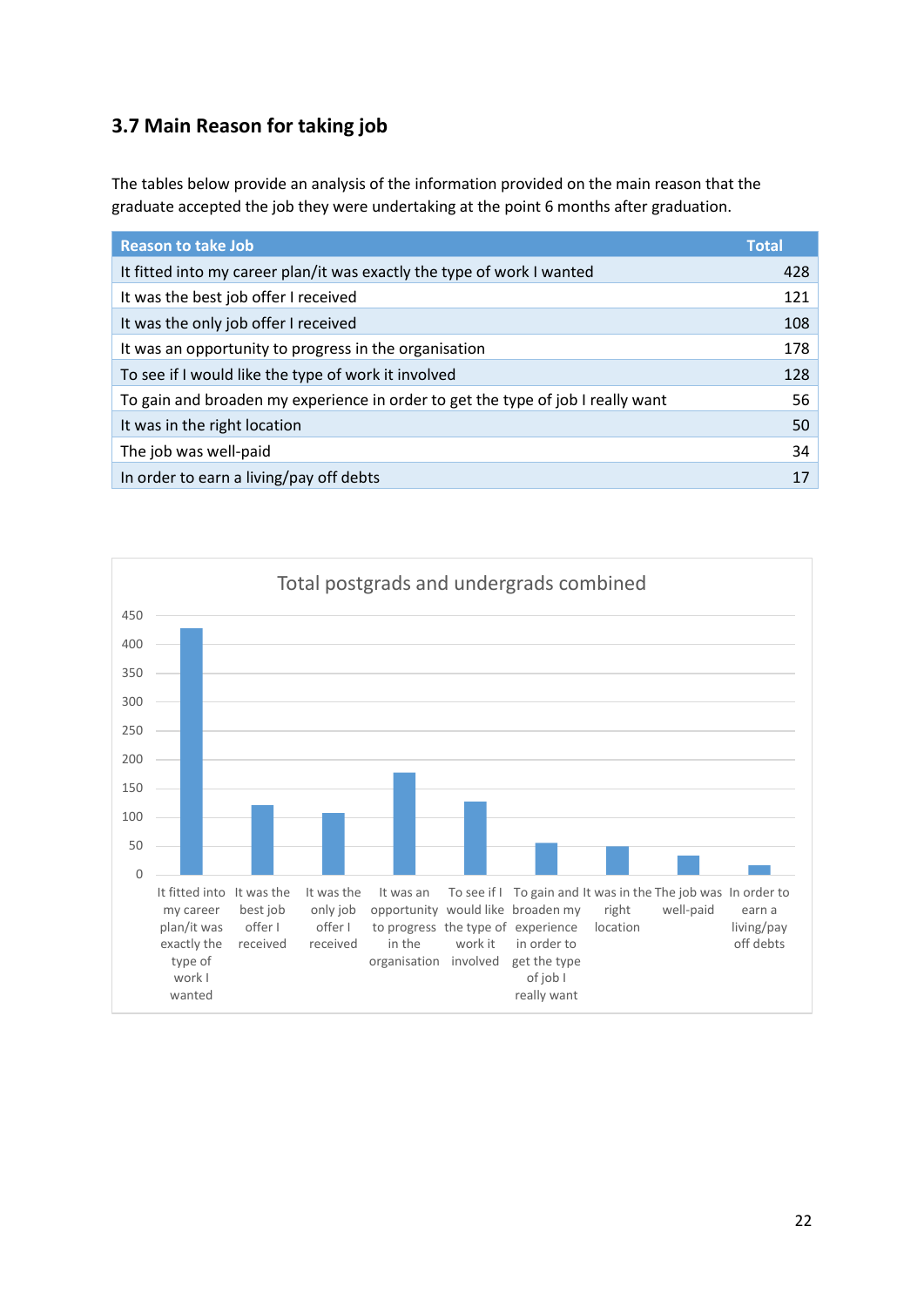For all countries, the majority of undergraduates accepted their job offer because in it was the job they wanted, rather than a more negative reason for accepting it.

In Singapore, a higher proportion than average accepted the job because It was the best job offer they received. In Hong Kong, a higher proportion than average accepted the job because 'it was well-paid.'

#### **Undergraduates**

| <b>Country</b>       | It fitted<br>into my<br>career<br>plan/it<br>was<br>exactly<br>the<br>type of<br>work I<br>wanted | It was<br>the best<br>job offer<br>received | It was<br>the only<br>job offer<br>received | It was an<br>opportunity<br>to progress<br>in the<br>organisation | To see if<br>I would<br>like the<br>type of<br>work it<br>involved | To gain and<br>broaden<br>my<br>experience<br>in order to<br>get the<br>type of job<br>I really<br>want | It was in<br>the<br>right<br><b>location</b> | <b>The</b><br>job<br>was<br>well-<br>paid | In order to<br>earn a<br>living/pay off<br>debts |
|----------------------|---------------------------------------------------------------------------------------------------|---------------------------------------------|---------------------------------------------|-------------------------------------------------------------------|--------------------------------------------------------------------|---------------------------------------------------------------------------------------------------------|----------------------------------------------|-------------------------------------------|--------------------------------------------------|
| Bangladesh           | 6                                                                                                 |                                             | 4                                           | 3                                                                 | $\mathbf{1}$                                                       |                                                                                                         | $\mathbf{1}$                                 | $\mathbf{1}$                              | 1                                                |
| Hong Kong            | 34                                                                                                | 6                                           | 9                                           | 7                                                                 | 5                                                                  | 3                                                                                                       | 6                                            | 12                                        |                                                  |
| Malaysia             | 7                                                                                                 | 5                                           | $\overline{2}$                              | 9                                                                 | 9                                                                  | 5                                                                                                       | 5                                            | $\mathbf{1}$                              | 1                                                |
| Pakistan             | 17                                                                                                | 4                                           | $\mathbf{1}$                                | 11                                                                | 9                                                                  |                                                                                                         |                                              |                                           | 1                                                |
| Singapore            | 63                                                                                                | 51                                          | 31                                          | 55                                                                | 41                                                                 | 35                                                                                                      | 12                                           | 5                                         | 4                                                |
| Sri Lanka            | 12                                                                                                | 2                                           | 3                                           | 8                                                                 | 10                                                                 | 2                                                                                                       | 1                                            | 1                                         |                                                  |
| <b>Trinidad and</b>  |                                                                                                   |                                             |                                             |                                                                   |                                                                    |                                                                                                         |                                              |                                           |                                                  |
| Tobago               | 11                                                                                                | 4                                           | 11                                          | $\overline{2}$                                                    | $\overline{7}$                                                     | $\mathbf{1}$                                                                                            | $\overline{2}$                               | $\overline{2}$                            |                                                  |
| United Kingdom       | 23                                                                                                | 3                                           | 1                                           | 4                                                                 | 3                                                                  | 1                                                                                                       | 1                                            |                                           |                                                  |
| <b>Rest of World</b> | 88                                                                                                | 25                                          | 16                                          | 37                                                                | 22                                                                 | 6                                                                                                       | 13                                           | 5                                         | 4                                                |
| <b>Grand Total</b>   | 261                                                                                               | 100                                         | 78                                          | 136                                                               | 107                                                                | 53                                                                                                      | 41                                           | 27                                        | 11                                               |

### **Undergraduate Percentage**

| <b>Country</b> | It fitted<br>into my<br>career<br>plan/it<br>was<br>exactly<br>the<br>type of<br>work I<br>wanted | It was<br>the best<br>job offer<br>received | It was<br>the only<br>job offer<br>received | It was an<br>opportunity<br>to progress<br>in the<br>organisation | To see if<br>I would<br>like the<br>type of<br>work it<br>involved | To gain and<br>broaden<br>my<br>experience<br>in order to<br>get the<br>type of job<br>I really<br>want | It was in<br>the<br>right<br><b>location</b> | <b>The</b><br>job<br>was<br>well-<br>paid | In order to<br>earn a<br>living/pay off<br>debts |
|----------------|---------------------------------------------------------------------------------------------------|---------------------------------------------|---------------------------------------------|-------------------------------------------------------------------|--------------------------------------------------------------------|---------------------------------------------------------------------------------------------------------|----------------------------------------------|-------------------------------------------|--------------------------------------------------|
| Bangladesh     | 35%                                                                                               | 0%                                          | 24%                                         | 18%                                                               | 6%                                                                 | 0%                                                                                                      | 6%                                           | 6%                                        | 6%                                               |
| Hong Kong      | 41%                                                                                               | 7%                                          | 11%                                         | 9%                                                                | 6%                                                                 | 4%                                                                                                      | 7%                                           | 15%                                       | 0%                                               |
| Malaysia       | 16%                                                                                               | 11%                                         | 5%                                          | 20%                                                               | 20%                                                                | 11%                                                                                                     | 11%                                          | 2%                                        | 2%                                               |
| Pakistan       | 40%                                                                                               | 9%                                          | 2%                                          | 26%                                                               | 21%                                                                | 0%                                                                                                      | 0%                                           | 0%                                        | 2%                                               |
| Singapore      | 21%                                                                                               | 17%                                         | 10%                                         | 19%                                                               | 14%                                                                | 12%                                                                                                     | 4%                                           | 2%                                        | 1%                                               |
| Sri Lanka      | 31%                                                                                               | 5%                                          | 8%                                          | 21%                                                               | 26%                                                                | 5%                                                                                                      | 3%                                           | 3%                                        | 0%                                               |
| Trinidad and   |                                                                                                   |                                             |                                             |                                                                   |                                                                    |                                                                                                         |                                              |                                           |                                                  |
| Tobago         | 28%                                                                                               | 10%                                         | 28%                                         | 5%                                                                | 18%                                                                | 3%                                                                                                      | 5%                                           | 5%                                        | 0%                                               |
| United Kingdom | 64%                                                                                               | 8%                                          | 3%                                          | 11%                                                               | 8%                                                                 | 3%                                                                                                      | 3%                                           | 0%                                        | 0%                                               |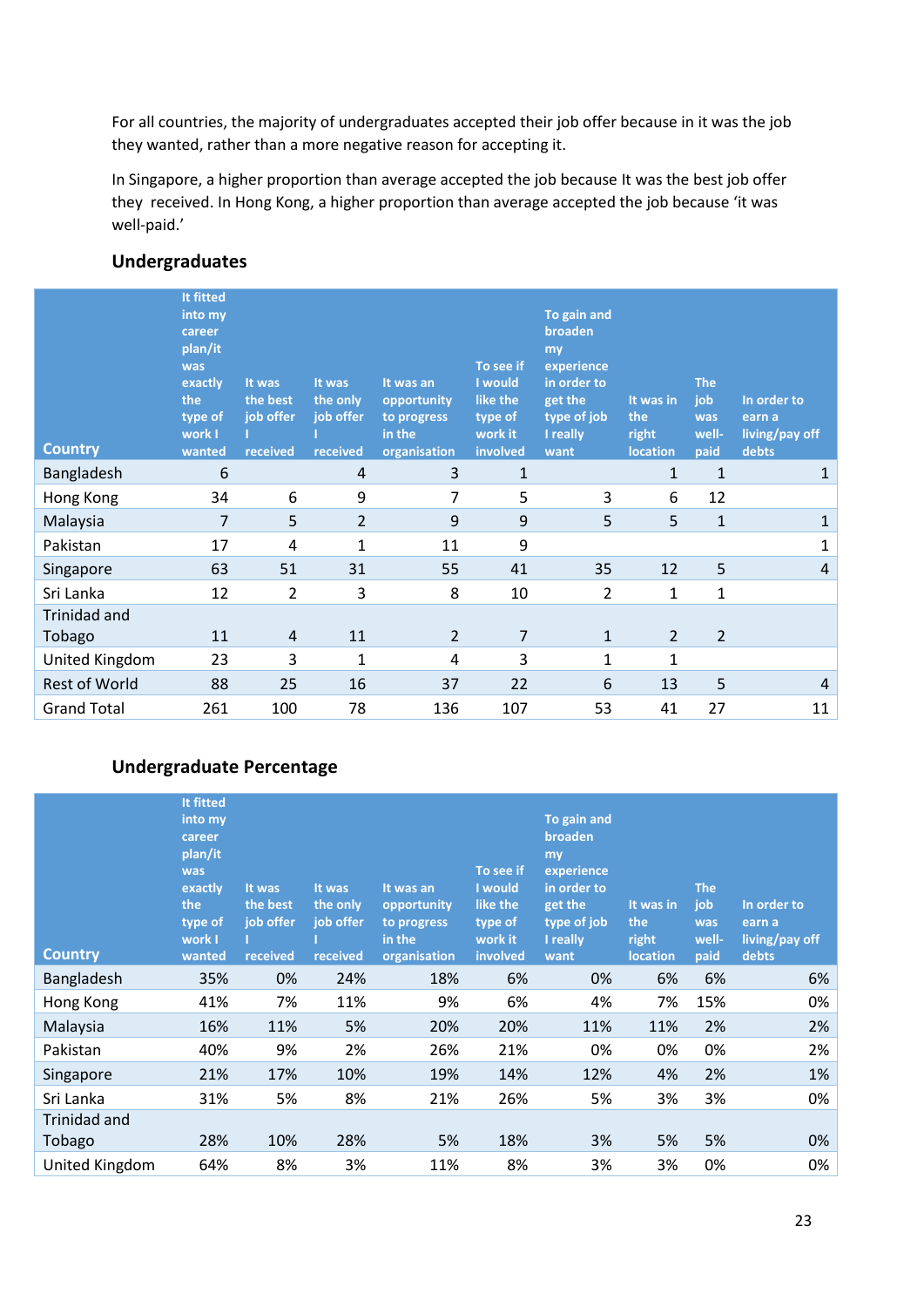| <b>Rest of World</b> | .1% | 12% | 7%  | 7%  | 10% | 3% | 6% | 2% | 2% |
|----------------------|-----|-----|-----|-----|-----|----|----|----|----|
| Average?             | 32% | 12% | 10% | 17% | 13% | 7% | 5% | 3% | 1% |

# **Postgraduate**

|                            | It fitted<br>into<br>my<br>career<br>plan/it<br>was<br>exactly<br>the<br>type of<br>work I | It was<br>the best<br>job<br>offer I | It was<br>the only<br>job<br>offer I | It was an<br>opportunity<br>to progress<br>in the | To see if<br>I would<br>like the<br>type of<br>work it | To gain<br>and<br>broaden<br>my<br>experience<br>in order to<br>get the<br>type of job<br>I really | It was<br>in the<br>right | <b>The</b><br>job<br>was<br>well- | In order to<br>earn a<br>living/pay |
|----------------------------|--------------------------------------------------------------------------------------------|--------------------------------------|--------------------------------------|---------------------------------------------------|--------------------------------------------------------|----------------------------------------------------------------------------------------------------|---------------------------|-----------------------------------|-------------------------------------|
| <b>Country</b>             | wanted                                                                                     | received                             | received                             | organisation                                      | involved                                               | want                                                                                               | <b>location</b>           | paid                              | off debts                           |
| Bangladesh                 |                                                                                            |                                      |                                      |                                                   |                                                        |                                                                                                    |                           |                                   |                                     |
| Hong Kong                  | 6                                                                                          | $\mathbf{1}$                         | $\mathbf 1$                          | 3                                                 | $\mathbf{1}$                                           |                                                                                                    | 1                         | 1                                 |                                     |
| Malaysia                   | $\overline{2}$                                                                             |                                      | $\mathbf{1}$                         |                                                   |                                                        |                                                                                                    | $\mathbf{1}$              |                                   |                                     |
| Pakistan                   | 3                                                                                          |                                      |                                      | $\overline{2}$                                    |                                                        | 1                                                                                                  |                           |                                   |                                     |
| Singapore                  | 3                                                                                          | $\mathbf{1}$                         |                                      | $\mathbf{1}$                                      |                                                        |                                                                                                    | $\mathbf{1}$              |                                   | $\mathbf{1}$                        |
| Sri Lanka                  |                                                                                            |                                      |                                      | $\mathbf{1}$                                      |                                                        |                                                                                                    |                           |                                   |                                     |
| <b>Trinidad and Tobago</b> |                                                                                            | 1                                    |                                      | $\mathbf{1}$                                      |                                                        |                                                                                                    |                           |                                   |                                     |
| United Kingdom             | 20                                                                                         | 3                                    | 4                                    | 4                                                 | $\overline{2}$                                         | 1                                                                                                  | $\overline{2}$            |                                   |                                     |
| <b>Rest of World</b>       | 133                                                                                        | 15                                   | 24                                   | 30                                                | 18                                                     | $\mathbf{1}$                                                                                       | $\overline{4}$            | 6                                 | 5                                   |
| <b>Grand Total</b>         | 167                                                                                        | 21                                   | 30                                   | 42                                                | 21                                                     | 3                                                                                                  | 9                         | 7                                 | 6                                   |

# **Postgraduate Percentages**

| <b>Country</b> | It fitted<br>into<br>my<br>career<br>plan/it<br><b>was</b><br>exactly<br>the<br>type of<br>work I<br>wanted | It was<br>the best<br>job<br>offer I<br>received | It was<br>the only<br>job<br>offer I<br>received | It was an<br>opportunity<br>to progress<br>in the<br>organisation | To see if<br>I would<br>like the<br>type of<br>work it<br>involved | To gain<br>and<br>broaden<br>my<br>experience<br>in order to<br>get the<br>type of job<br>I really<br>want | It was<br>in the<br>right<br><b>location</b> | <b>The</b><br>job<br>was<br>well-<br>paid | In order to<br>earn a<br>living/pay<br>off debts |
|----------------|-------------------------------------------------------------------------------------------------------------|--------------------------------------------------|--------------------------------------------------|-------------------------------------------------------------------|--------------------------------------------------------------------|------------------------------------------------------------------------------------------------------------|----------------------------------------------|-------------------------------------------|--------------------------------------------------|
| Bangladesh     |                                                                                                             |                                                  |                                                  |                                                                   |                                                                    |                                                                                                            |                                              |                                           |                                                  |
| Hong Kong      | 43%                                                                                                         | 7%                                               | 7%                                               | 21%                                                               | 7%                                                                 | 0%                                                                                                         | 7%                                           | 7%                                        | 0%                                               |
| Malaysia       | 50%                                                                                                         | 0%                                               | 25%                                              | 0%                                                                | 0%                                                                 | 0%                                                                                                         | 25%                                          | 0%                                        | 0%                                               |
| Pakistan       | 50%                                                                                                         | 0%                                               | 0%                                               | 33%                                                               | 0%                                                                 | 17%                                                                                                        | 0%                                           | 0%                                        | 0%                                               |
| Singapore      | 43%                                                                                                         | 14%                                              | 0%                                               | 14%                                                               | 0%                                                                 | 0%                                                                                                         | 14%                                          | 0%                                        | 14%                                              |
| Sri Lanka      | 0%                                                                                                          | 0%                                               | 0%                                               | 100%                                                              | 0%                                                                 | 0%                                                                                                         | 0%                                           | 0%                                        | 0%                                               |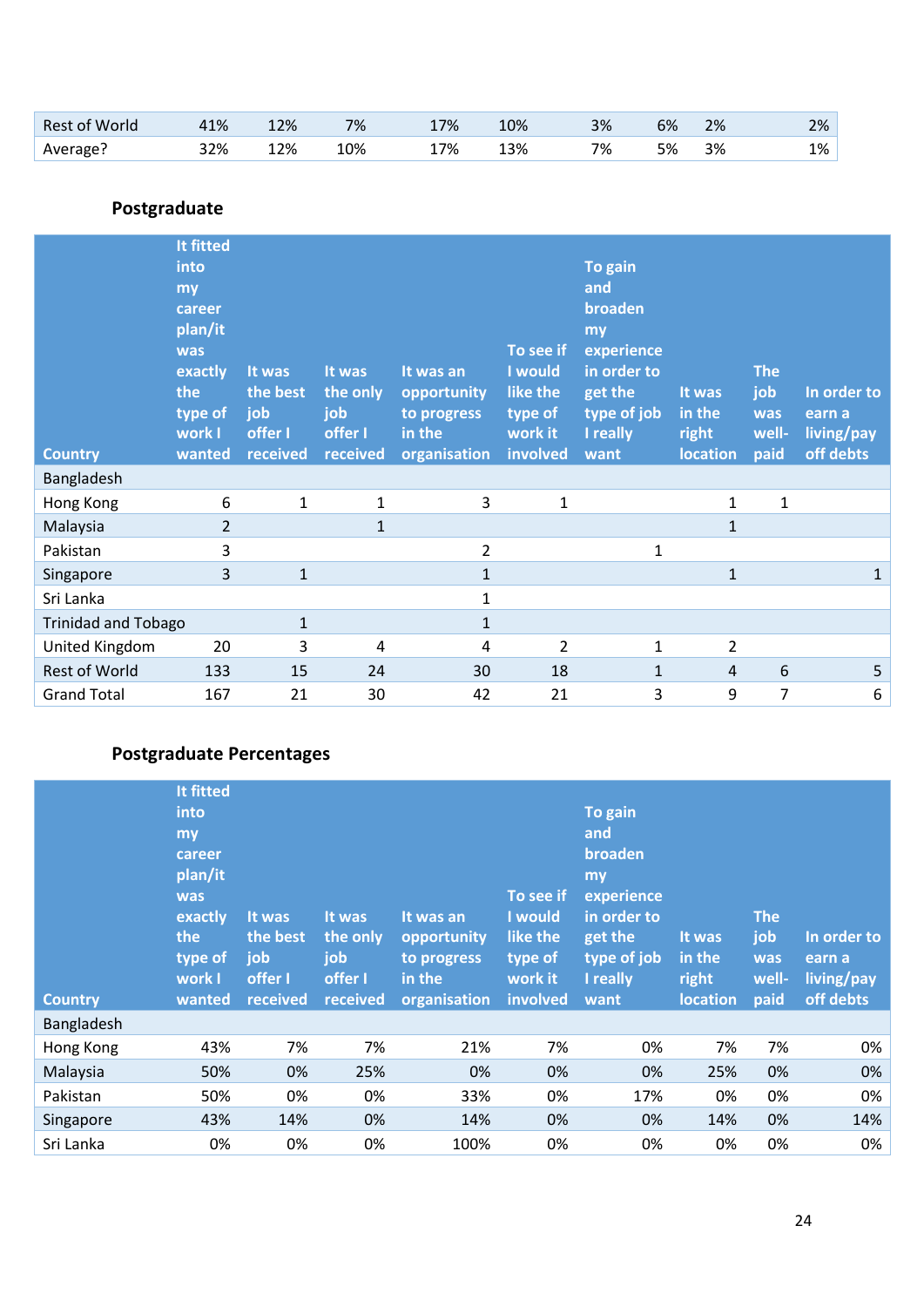| Trinidad and       |     |     |     |     |    |    |    |    |    |
|--------------------|-----|-----|-----|-----|----|----|----|----|----|
| Tobago             | 0%  | 50% | 0%  | 50% | 0% | 0% | 0% | 0% | 0% |
| United Kingdom     | 56% | 8%  | 11% | 11% | 6% | 3% | 6% | 0% | 0% |
| Rest of World      | 56% | 6%  | 10% | 13% | 8% | 0% | 2% | 3% | 2% |
| <b>Grand Total</b> | 55% | 7%  | 10% | 14% | 7% | 1% | 3% | 2% | 2% |

## **3.8 Graduate qualifications as a requirement for the role**

The tables below show whether a degree was required by the employer for the specific job in the perception of the employee.

#### **Undergraduates**

| <b>Qualification Requirement</b> | <b>Total</b> |
|----------------------------------|--------------|
| <b>Formal Requirement</b>        | 234          |
| Expected                         | 336          |
| Advantage                        | 241          |
| Degree Not Required              | 39           |



## **Postgraduates**

| <b>Qualification Requirement</b> | <b>Total</b> |
|----------------------------------|--------------|
| <b>Formal Requirement</b>        | 29           |
| Expected                         | 138          |
| Advantage                        | 143          |
| Degree Not Required              | ь            |

**Analysis by country and level on whether a degree was required.**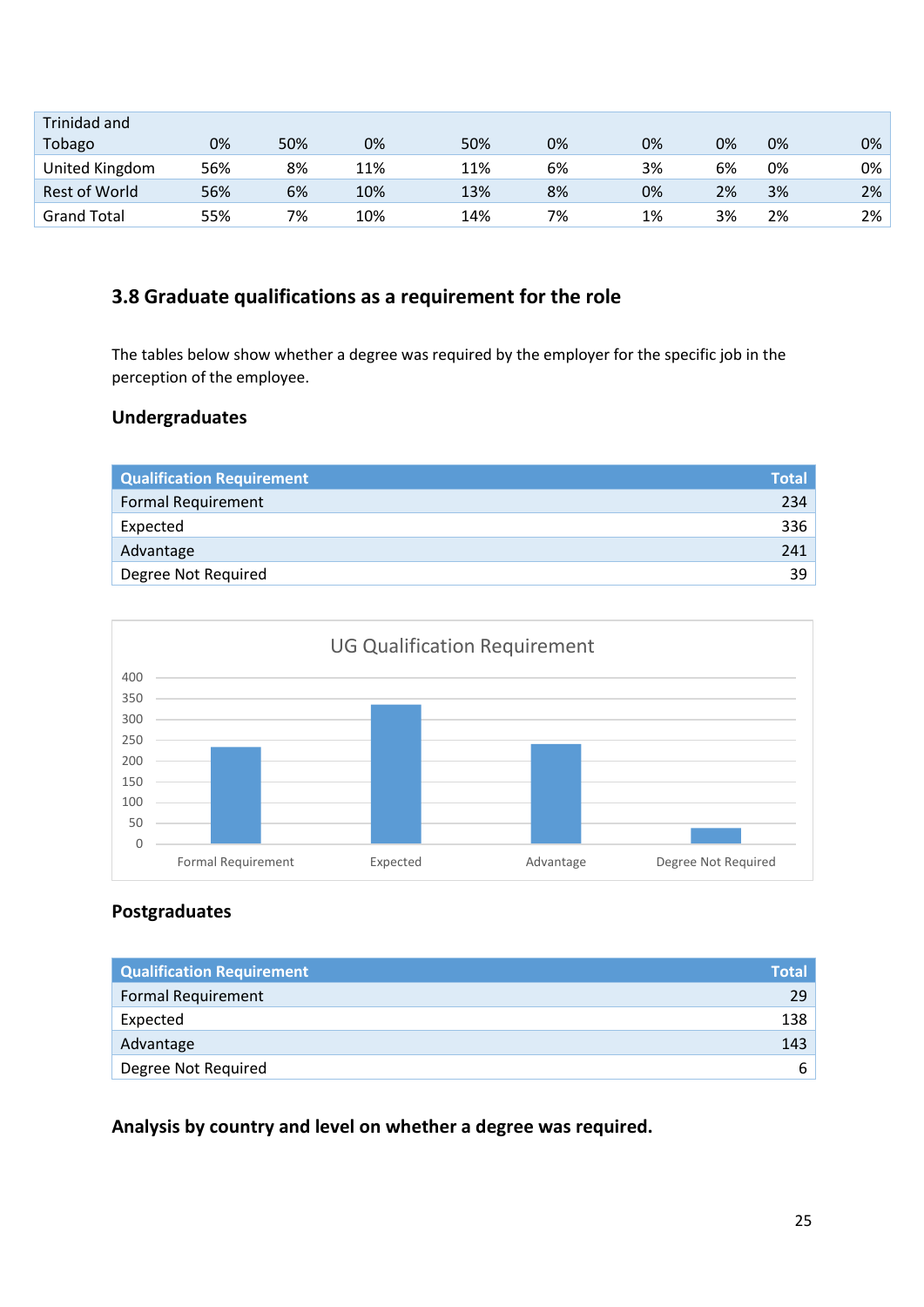The tables show that in Pakistan, Bangladesh and Malaysia an undergraduate degree was a formal requirement or expected. In these countries a high proportion of graduates were entering the legal profession which is an occupation requiring undergraduate qualifications. In Singapore graduates were more likely than other markets to believe that a degree was not required which may relate to the lower score in Singapore than other countries to the response that the job they accepted**:** "fitted into my career plan/it was exactly the type of work I wanted."

#### **Undergraduates**

| <b>Country</b>       | <b>Formal Requirement</b> | <b>Expected</b> | Advantage | <b>Degree Not Required</b> |
|----------------------|---------------------------|-----------------|-----------|----------------------------|
| Bangladesh           | 11                        | 3               | 3         |                            |
| Hong Kong            | 11                        | 22              | 44        | 5                          |
| Malaysia             | 18                        | 21              | 7         | 2                          |
| Pakistan             | 19                        | 21              | 3         | 2                          |
| Singapore            | 113                       | 108             | 61        | 23                         |
| Sri Lanka            | 16                        | 22              | 3         |                            |
| <b>Trinidad and</b>  |                           |                 |           |                            |
| Tobago               | 8                         | 20              | 14        |                            |
| United Kingdom       | 7                         | 12              | 24        |                            |
| <b>Rest of World</b> | 31                        | 107             | 82        | 6                          |
| <b>Grand Total</b>   | 234                       | 336             | 241       | 39                         |

| <b>Country</b>       | <b>Formal Requirement</b> | <b>Expected</b> | <b>Advantage</b> | <b>Degree Not Required</b> |
|----------------------|---------------------------|-----------------|------------------|----------------------------|
| Bangladesh           | 65%                       | 18%             | 18%              | 0%                         |
| Hong Kong            | 13%                       | 27%             | 54%              | 6%                         |
| Malaysia             | 38%                       | 44%             | 15%              | 4%                         |
| Pakistan             | 42%                       | 47%             | 7%               | 4%                         |
| Singapore            | 37%                       | 35%             | 20%              | 8%                         |
| Sri Lanka            | 39%                       | 54%             | 7%               | 0%                         |
| <b>Trinidad and</b>  |                           |                 |                  |                            |
| Tobago               | 19%                       | 47%             | 33%              | 2%                         |
| United Kingdom       | 16%                       | 28%             | 56%              | 0%                         |
| <b>Rest of World</b> | 14%                       | 47%             | 36%              | 3%                         |
| Average              | 28%                       | 40%             | 28%              | 5%                         |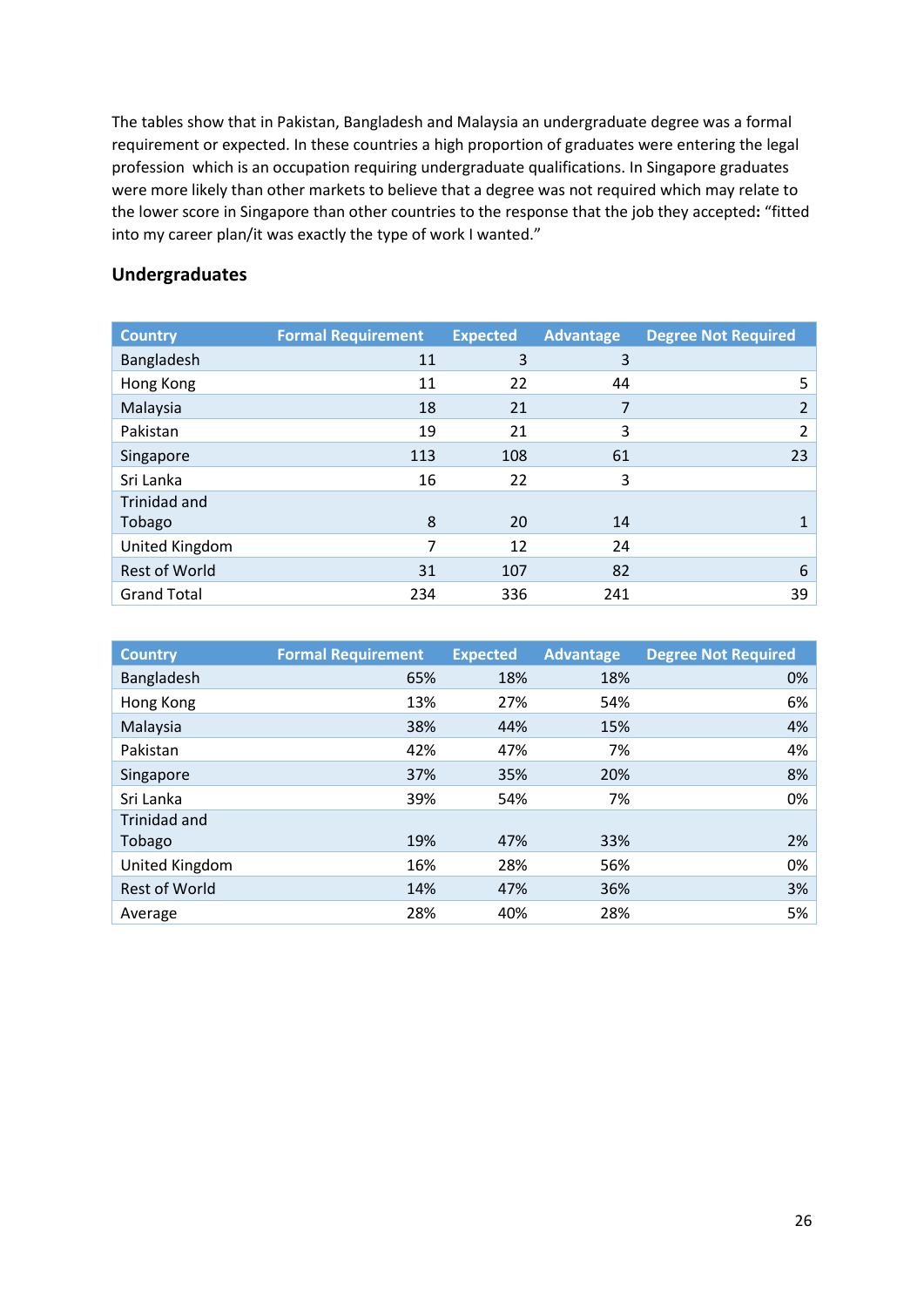

# **Postgraduates**

| <b>Country</b>     | <b>Formal Requirement</b> | <b>Expected</b> | <b>Advantage</b> | <b>Degree Not Required</b> |
|--------------------|---------------------------|-----------------|------------------|----------------------------|
| Hong Kong          |                           | 5               | 9                |                            |
| Malaysia           |                           |                 | 3                |                            |
| Pakistan           |                           | 5               |                  |                            |
| Rest of World      | 25                        | 111             | 103              | 5.                         |
| Singapore          | 2                         |                 | 5                |                            |
| Sri Lanka          |                           | 1               |                  |                            |
| Trinidad and       |                           |                 |                  |                            |
| Tobago             |                           | 1               | 1                |                            |
| United Kingdom     |                           | 12              | 21               |                            |
| <b>Grand Total</b> | 29                        | 138             | 143              | 6                          |

| <b>Country</b>       | <b>Formal Requirement</b> | <b>Expected</b> | <b>Advantage</b> | <b>Degree Not Required</b> |
|----------------------|---------------------------|-----------------|------------------|----------------------------|
| Hong Kong            | 0%                        | 36%             | 64%              | 0%                         |
| Malaysia             | 0%                        | 25%             | 75%              | 0%                         |
| Pakistan             | 14%                       | 71%             | 14%              | 0%                         |
| <b>Rest of World</b> | 10%                       | 45%             | 42%              | 2%                         |
| Singapore            | 22%                       | 22%             | 56%              | 0%                         |
| Sri Lanka            | 0%                        | 100%            | 0%               | 0%                         |
| Trinidad and         |                           |                 |                  |                            |
| Tobago               | 0%                        | 50%             | 50%              | 0%                         |
| United Kingdom       | 3%                        | 34%             | 60%              | 3%                         |
| <b>Grand Total</b>   | 9%                        | 44%             | 45%              | 2%                         |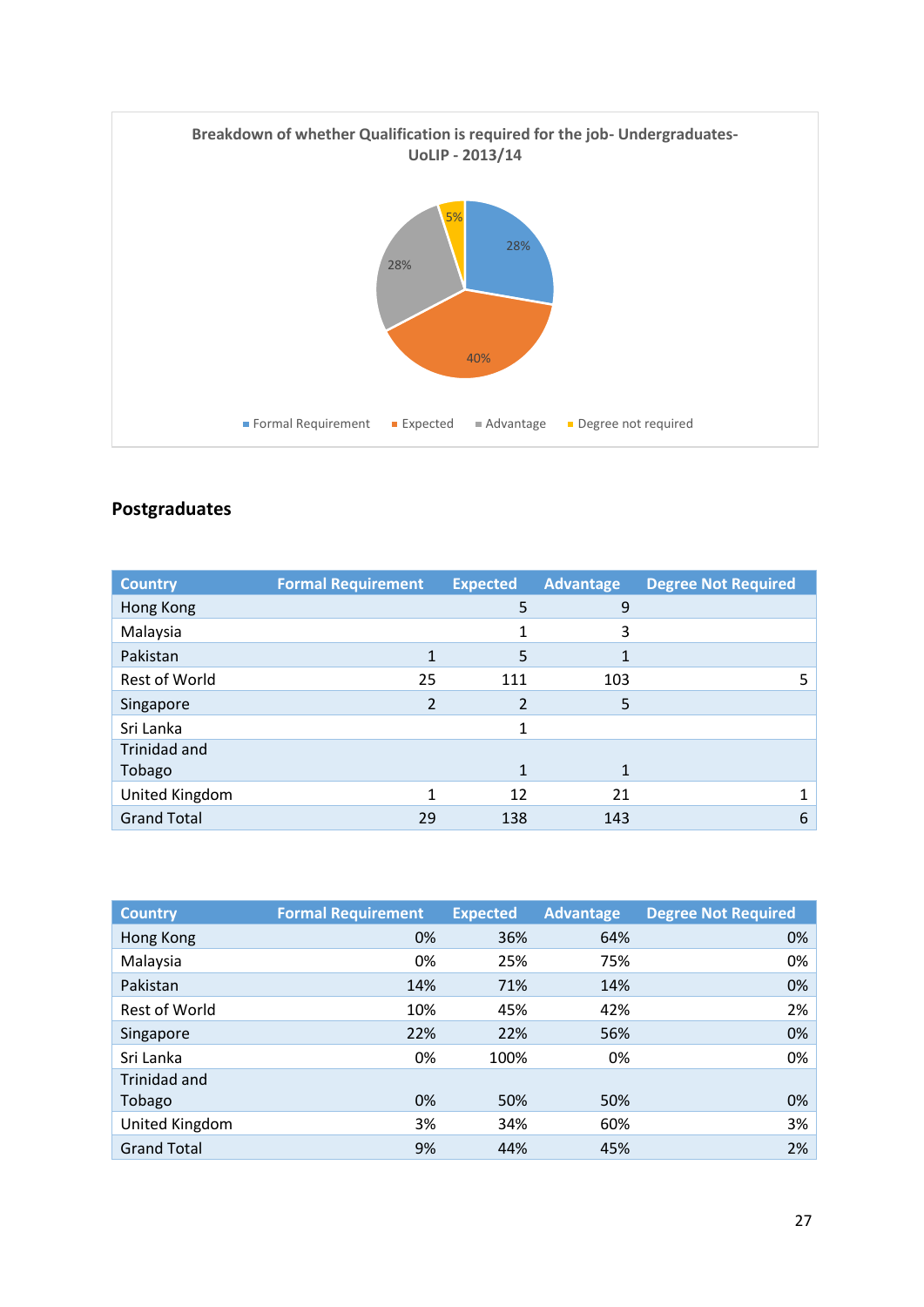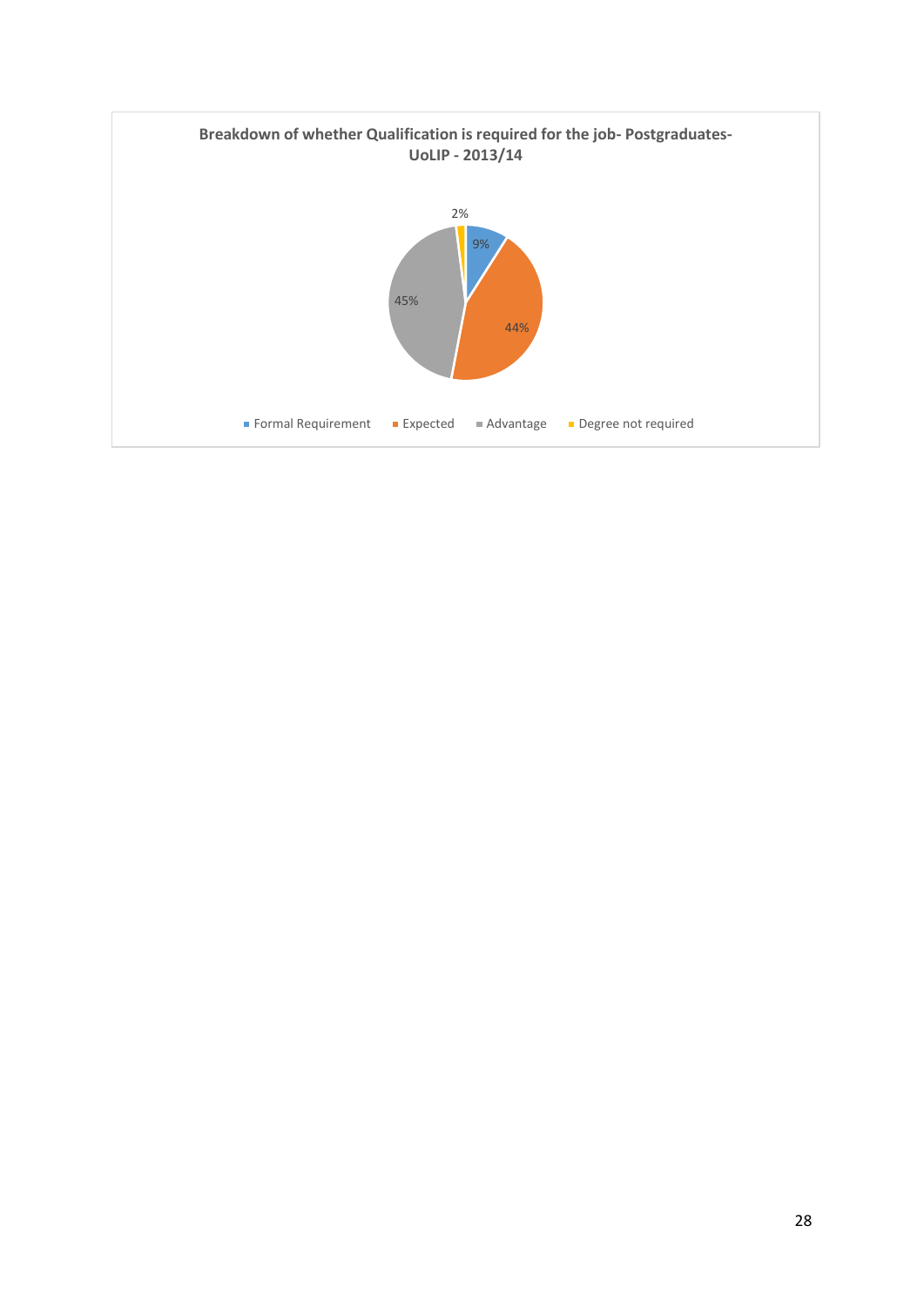# **3.9 Previous Employment with Employer**

Analysis by level and country on whether graduate was employed by current employer before, or during their studies.

#### **Undergraduates**

| <b>Previous Employment With Employer</b>        | <b>Total</b> | % ∣    |
|-------------------------------------------------|--------------|--------|
| Yes - before programme of study                 | 102          | $12\%$ |
| Yes - both before and during programme of study | 117          | 14%    |
| Yes - during programme of study                 | 207          | 24%    |
| No                                              | 425          | $50\%$ |



#### **Postgraduates**

| <b>Previous Employment With Employer</b>        | <b>Total</b> | ℅   |
|-------------------------------------------------|--------------|-----|
| Yes - before programme of study                 | 81           | 25% |
| Yes - both before and during programme of study | 101          | 31% |
| Yes - during programme of study                 | 96           | 30% |
| No                                              | 43           | 13% |

### **3.10 Employer Tuition Support**

Analysis on whether employer contributed to the cost of studying.

| <b>Qualification</b> | <b>Paid Tuition</b><br><b>Fees</b> | <b>Provided grant to</b><br>cover tuition fees<br>and living expenses | <b>Provided</b><br>study leave | No support at<br>all | <b>Grand Total</b> |
|----------------------|------------------------------------|-----------------------------------------------------------------------|--------------------------------|----------------------|--------------------|
| PG                   | 44                                 |                                                                       | 73                             | 172                  | 296                |
| UG                   | 31                                 | 8                                                                     | 140                            | 383                  | 562                |
| <b>Grand Total</b>   | 75                                 | 15                                                                    | 213                            | 555                  | 858                |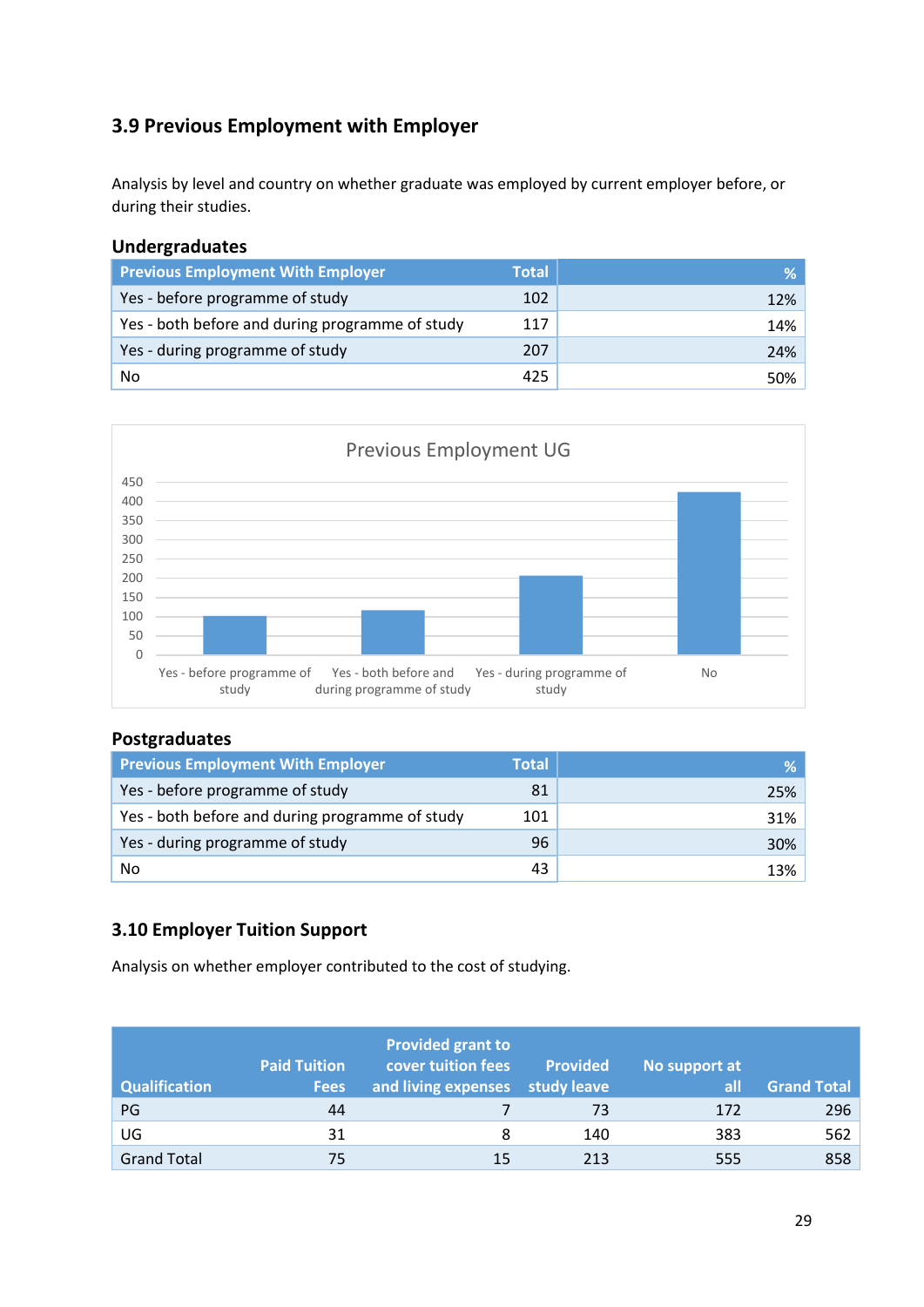|                      | <b>Paid Tuition</b> | Provided grant to cover tuition | <b>Provided</b> |                   |
|----------------------|---------------------|---------------------------------|-----------------|-------------------|
| <b>Qualification</b> | <b>Fees</b>         | fees and living expenses        | study leave     | No support at all |
| PG                   | 15%                 | 2%                              | 25%             | 58%               |
| UG                   | 6%                  | 1%                              | 25%             | 68%               |
| <b>Grand Total</b>   | 9%                  | 2%                              | 25%             | 65%               |

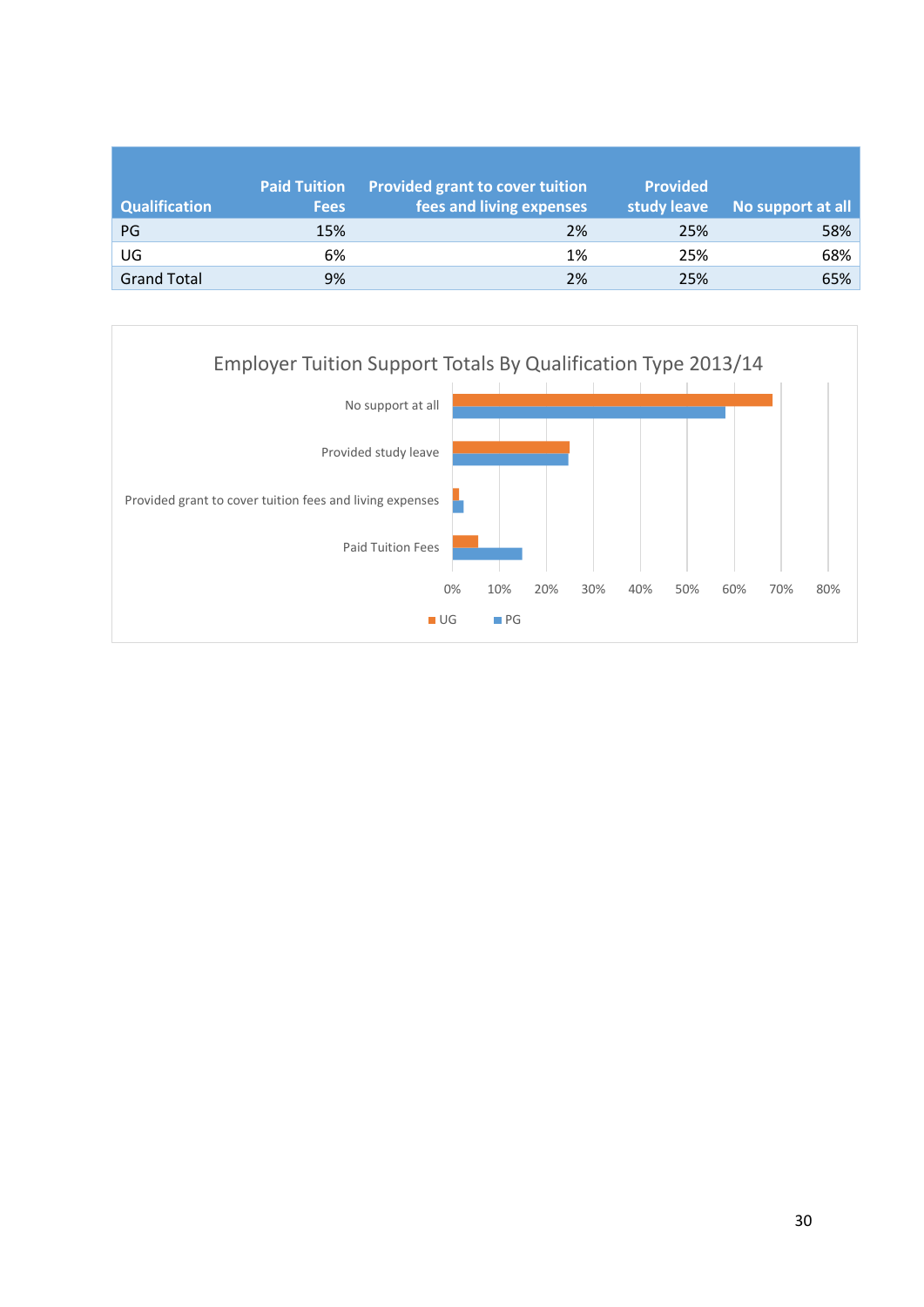## **3.11 Further Study: Top Further Study Institutions by Qualification level of UoLIP graduates**

## **Undergraduates**

| <b>Name of Institution</b>                                | <b>Total</b> |
|-----------------------------------------------------------|--------------|
| University of London                                      | 43           |
| University of London International Programmes             | 21           |
| Sri Lanka Law College                                     | 20           |
| <b>CFA</b> Institute                                      | 16           |
| <b>BPP University</b>                                     | 13           |
| <b>Advance Tertiary College (ATC)</b>                     | 12           |
| Unspecified institution                                   | 11           |
| The Association of Chartered Certified Accountants (ACCA) | 10           |
| Goldsmiths College, University of London                  | 8            |
| Hugh Wooding Law School                                   | 8            |
| SOAS, University of London                                | 8            |
| University of Passau                                      | 8            |
|                                                           |              |

# **Top 5 further study institutions by country-**

| <b>Country</b> | <b>Further Institution Name</b>                           | <b>Total</b>   |
|----------------|-----------------------------------------------------------|----------------|
| Bangladesh     | University of London                                      | 4              |
| Bangladesh     | University of London International Programmes             | 4              |
| Bangladesh     | City University London                                    | $\overline{2}$ |
| Bangladesh     | Lincoln's Inn                                             | $\overline{2}$ |
| Bangladesh     | Nottingham Trent University                               | $\overline{2}$ |
| Hong Kong      | University of Hong Kong                                   | 6              |
| Hong Kong      | University of London                                      | $\overline{4}$ |
| Hong Kong      | <b>HKU SPACE</b>                                          | $\overline{2}$ |
| Hong Kong      | University of London International Programmes             | $\overline{2}$ |
| Malaysia       | <b>Advance Tertiary College (ATC)</b>                     | 12             |
| Malaysia       | <b>Brickfields Asia College</b>                           | $\overline{7}$ |
| Malaysia       | University of London                                      | 4              |
| Malaysia       | <b>CFA Institute</b>                                      | 3              |
| Malaysia       | The Legal Profession Qualifying Board                     | 3              |
| Pakistan       | <b>BPP University</b>                                     | 8              |
| Pakistan       | University of London                                      | 4              |
| Pakistan       | University of London International Programmes             | 3              |
| Pakistan       | Lincoln's Inn                                             | $\overline{2}$ |
| Pakistan       | Pakistan College of Law                                   | $\overline{2}$ |
| Singapore      | <b>CFA Institute</b>                                      | 9              |
| Singapore      | University of London                                      | 8              |
| Singapore      | The Association of Chartered Certified Accountants (ACCA) | 6              |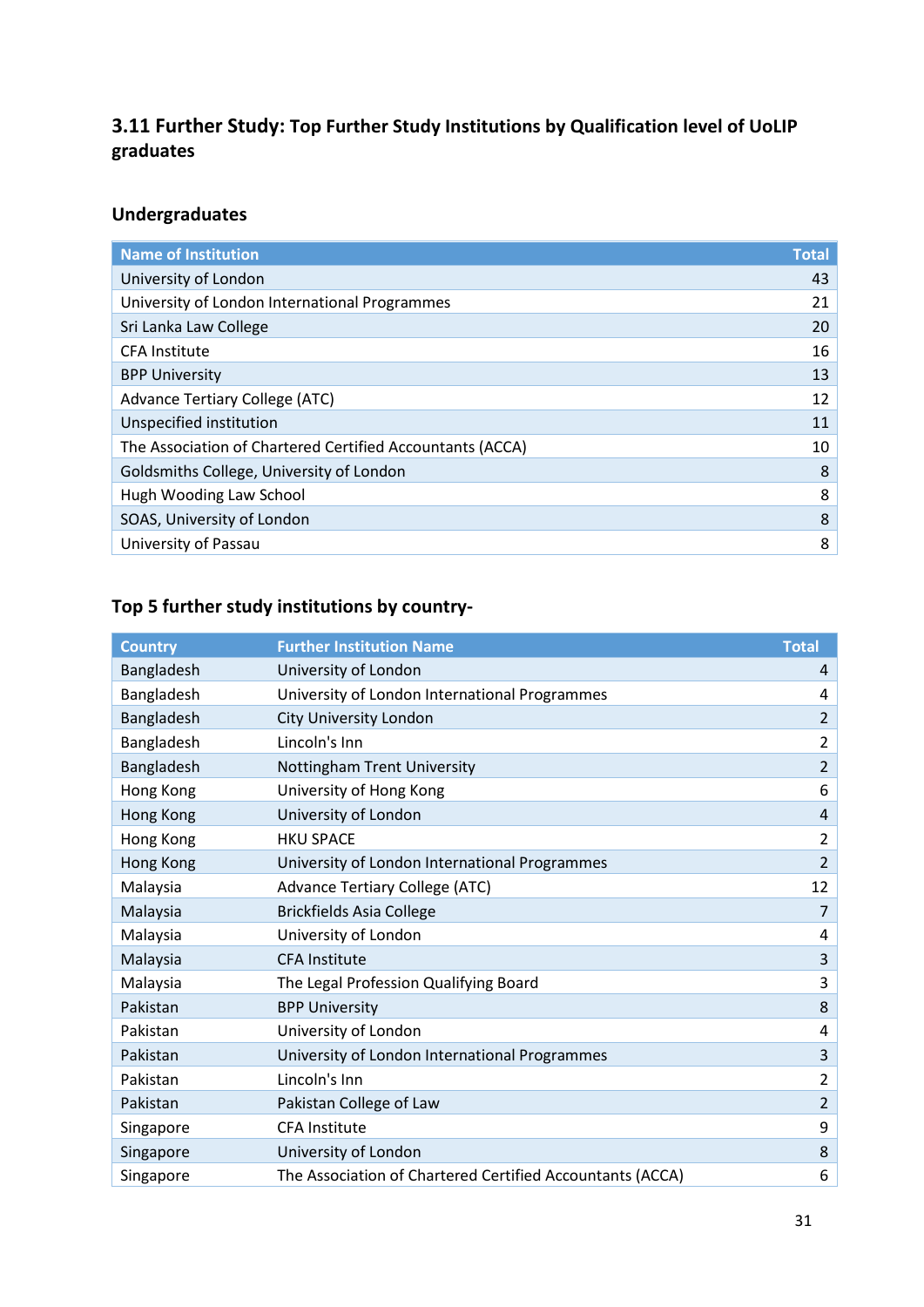| Singapore             | <b>CPA Australia</b>                                       | 4              |
|-----------------------|------------------------------------------------------------|----------------|
| Singapore             | ISCA (Institute of Singapore Chartered Accountants)        | 3              |
| Sri Lanka             | Sri Lanka Law College                                      | 21             |
| Sri Lanka             | University of London                                       | 9              |
| Sri Lanka             | <b>CFA Institute</b>                                       | $\overline{2}$ |
| Sri Lanka             | LSE (London School of Economics and Political Science)     | $\overline{2}$ |
| Sri Lanka             | LSE (London School of Economics and Political Sciences)    | $\overline{2}$ |
| <b>Trinidad and</b>   |                                                            |                |
| Tobago                | Hugh Wooding Law School                                    | $\overline{7}$ |
| <b>Trinidad and</b>   |                                                            |                |
| Tobago                | <b>Staffordshire University</b>                            | 5              |
| <b>Trinidad and</b>   |                                                            |                |
| Tobago                | Institute of Law and Academic Studies                      | 3              |
| <b>Trinidad and</b>   |                                                            |                |
| Tobago                | University of London                                       | 3              |
| <b>Trinidad and</b>   |                                                            |                |
| Tobago                | <b>Academy of Tertiary Studies</b>                         | $\overline{2}$ |
| <b>United Kingdom</b> | <b>BPP University</b>                                      | $\overline{3}$ |
| United Kingdom        | LSE (The London School of Economics and Political Science) | 3              |
| United Kingdom        | London South Bank University                               | $\overline{2}$ |
| United Kingdom        | The Institute of Chartered Accountants (ICAEW)             | $\overline{2}$ |
| <b>United Kingdom</b> | University of London International Programmes              | $\overline{2}$ |
| Rest of World         | University of Passau                                       | 8              |
| <b>Rest of World</b>  | University of London                                       | $\overline{7}$ |
| <b>Rest of World</b>  | University of London International Programmes              | $\overline{7}$ |
| <b>Rest of World</b>  | Ghana School of Law                                        | 6              |
| <b>Rest of World</b>  | Goldsmiths College, University of London                   | 4              |
| <b>Rest of World</b>  | SOAS, University of London                                 | $\overline{4}$ |

# **Postgraduates**

| <b>Name of Institution</b>                                             | <b>Total</b> |
|------------------------------------------------------------------------|--------------|
| University of London                                                   | 19           |
| University of London International Programmes                          | 15           |
| London School of Hygiene and Tropical Medicine (LSHTM)                 | 11           |
| Unspecified institution                                                | 11           |
| Queen Mary University of London (QMUL)                                 | 5            |
| Royal Holloway, University of London                                   | 3            |
| University College London (UCL)                                        | 3            |
| University College London (UCL), Queen Mary University of London (QML) | 3            |
| Queen Mary University of London (QML) and University College London    |              |
| (UCL)                                                                  | 2            |
| Queen Mary University of London (QML)/University College London (UCL)  | 2            |
| <b>UCL Institute of Education</b>                                      | 2            |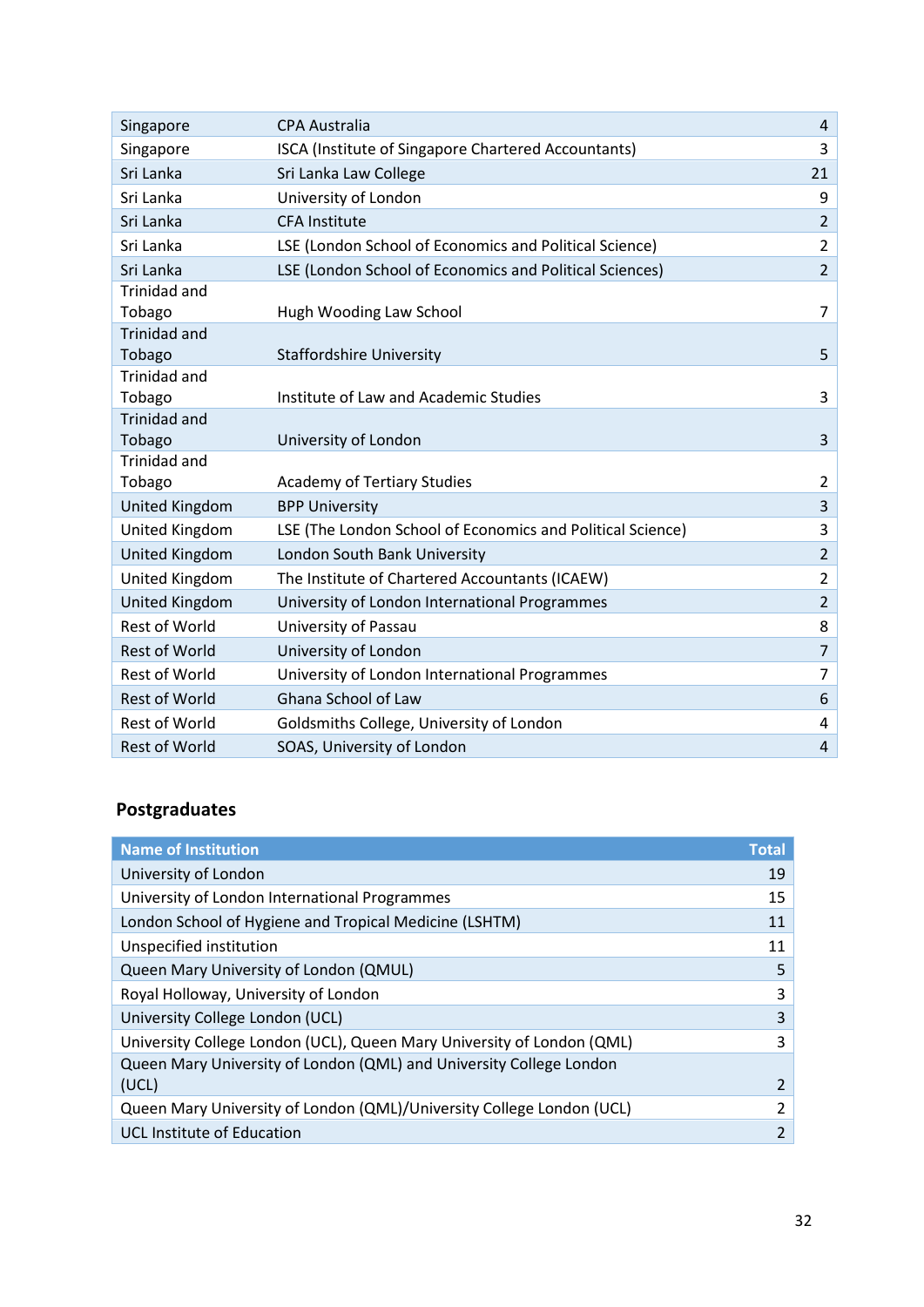# **Top 5 further study institutions by Country**

| <b>Country</b>        | <b>Further Institution Name</b>                        | <b>Total</b>   |
|-----------------------|--------------------------------------------------------|----------------|
| <b>Hong Kong</b>      | University of London                                   | $\overline{2}$ |
| <b>Rest of World</b>  | University of London                                   | 13             |
| <b>Rest of World</b>  | University of London International Programmes          | 11             |
| <b>Rest of World</b>  | London School of Hygiene and Tropical Medicine (LSHTM) | 10             |
| <b>Rest of World</b>  | Unspecified institution                                | 7              |
| <b>Rest of World</b>  | Queen Mary University of London (QMUL)                 | 5              |
| <b>United Kingdom</b> | University of London International Programmes          | $\overline{2}$ |
| United Kingdom        | Unspecified institution                                | $\overline{2}$ |

Countries which had one further study institution have been excluded.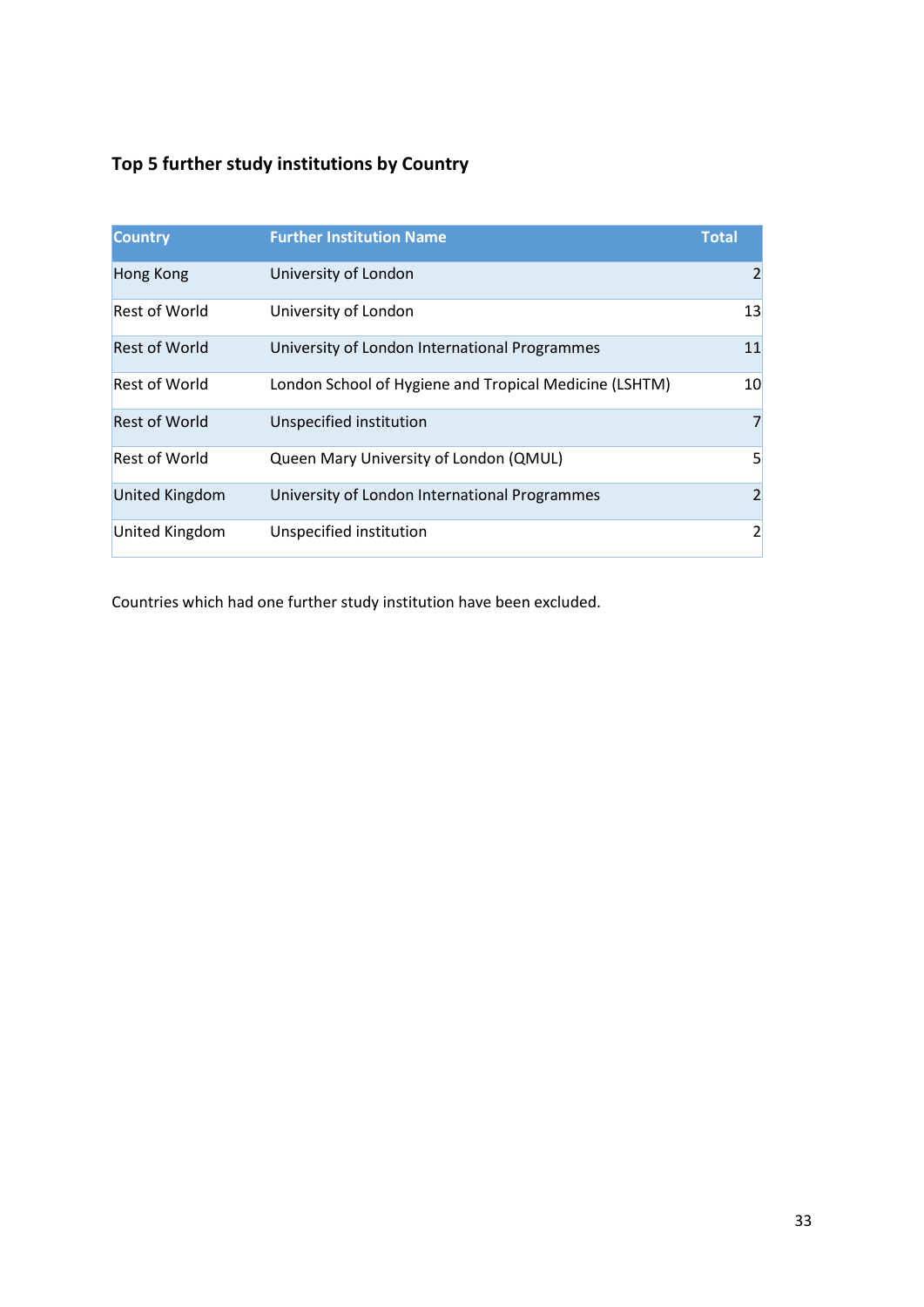# **Top further study course names by Qualification Type**

## **Undergraduates**

| <b>Further Study Course Name UG</b>                   | <b>Total</b> |
|-------------------------------------------------------|--------------|
| LLB Law                                               | 40           |
| <b>BPTC (Bar Professional Training Course)</b>        | 39           |
| LPC (Legal Practice Course)                           | 55           |
| <b>LLM Law</b>                                        | 24           |
| <b>CFA (Chartered Financial Analyst)</b>              | 18           |
| ACCA (Association of Chartered Certified Accountants) | 18           |
| Attorney-at-law                                       | 16           |
| MBA (Master of Business Administration)               | 10           |
| Singapore Qualification Programme (Singapore QP)      | 9            |
| <b>Accountancy Professional Qualification</b>         | 9            |

# **Top 5 courses per country- Undergraduates**

| <b>Country</b> | <b>Course Name</b>                                           | <b>Total</b>   |
|----------------|--------------------------------------------------------------|----------------|
| Bangladesh     | <b>BPTC (Bar Professional Training Course)</b>               | 14             |
| Bangladesh     | LLB Law                                                      | 5              |
| Bangladesh     | LPC (Legal Practice Course)                                  | $\overline{3}$ |
| Hong Kong      | LLB Law                                                      | 5              |
| Hong Kong      | <b>BSc Economics and Management</b>                          | $\overline{2}$ |
| Hong Kong      | <b>LLM Law</b>                                               | $\overline{2}$ |
| Hong Kong      | <b>MSc Management</b>                                        | $\overline{2}$ |
| Malaysia       | Certificate in Legal Practice                                | 26             |
| Malaysia       | ACCA (Association of Chartered Certified Accountants)        | 5              |
| Malaysia       | CFA (Chartered Financial Analyst)                            | 3              |
| Malaysia       | <b>LLM Law</b>                                               | 3              |
| Malaysia       | <b>ICAEW</b>                                                 | $\overline{2}$ |
| Pakistan       | <b>BPTC (Bar Professional Training Course)</b>               | 11             |
| Pakistan       | <b>LLB Law</b>                                               | 6              |
| Pakistan       | <b>LLM Law</b>                                               | 5              |
| Pakistan       | <b>MSc Economics</b>                                         | $\overline{4}$ |
| Pakistan       | LPC (Legal Practice Course)                                  | $\overline{2}$ |
| Singapore      | CFA (Chartered Financial Analyst)                            | 11             |
| Singapore      | Singapore Qualification Programme (Singapore QP)             | 9              |
| Singapore      | <b>ACCA (Association of Chartered Certified Accountants)</b> | 8              |
| Singapore      | <b>Accountancy Professional Qualification</b>                | 6              |
| Singapore      | <b>LLB Law</b>                                               | $\overline{4}$ |
| Sri Lanka      | Attorney-at-law                                              | 16             |
| Sri Lanka      | LLB Law                                                      | 7              |
| Sri Lanka      | <b>LLM Law</b>                                               | 6              |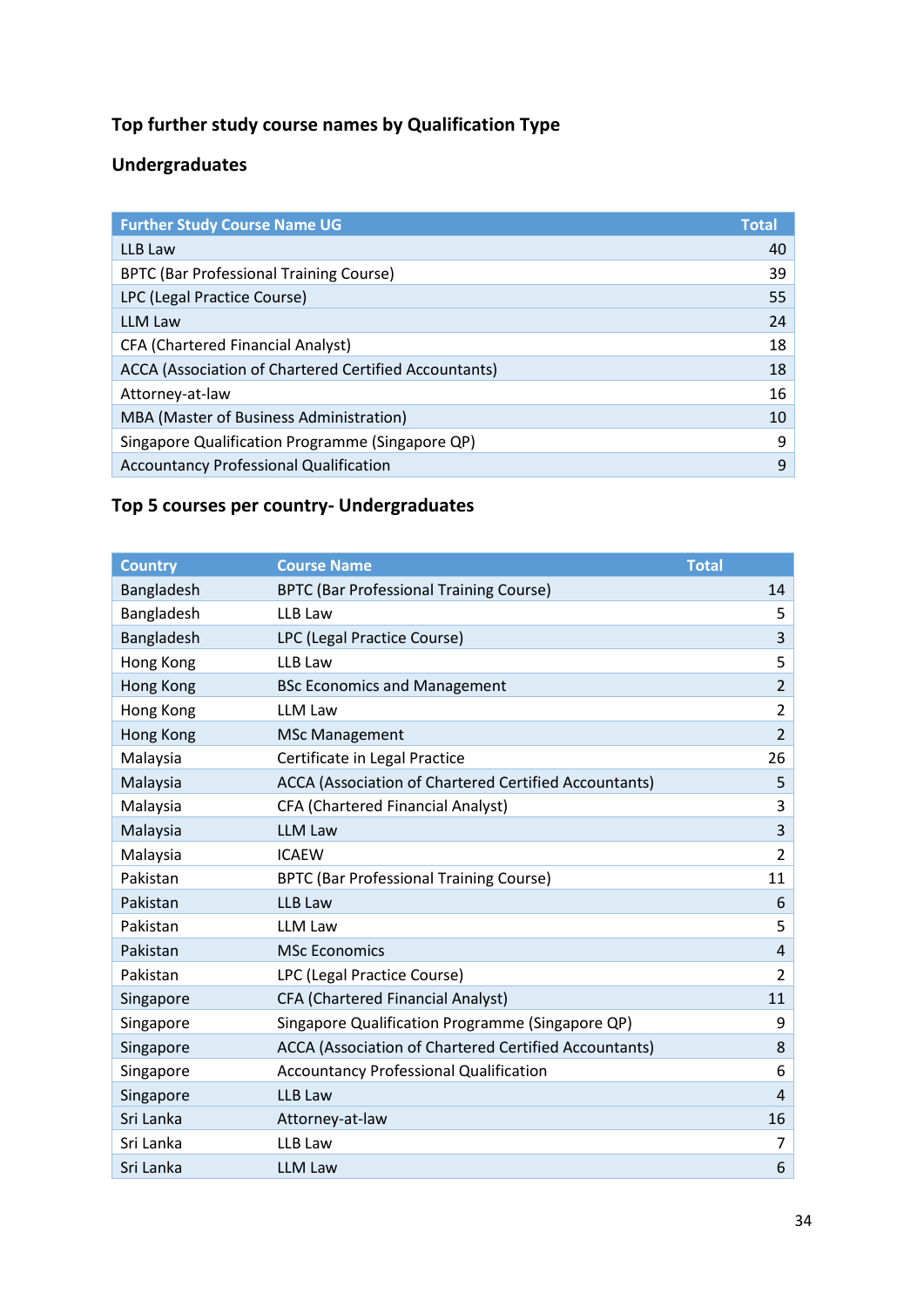| Sri Lanka            | <b>BPTC (Bar Professional Training Course)</b> | 3  |
|----------------------|------------------------------------------------|----|
| Sri Lanka            | Unspecified course                             | 3  |
| Trinidad and         |                                                |    |
| Tobago               | LPC (Legal Practice Course)                    | 14 |
| Trinidad and         |                                                |    |
| Tobago               | LLB Law                                        | 6  |
| <b>Rest of World</b> | <b>BPTC (Bar Professional Training Course)</b> | 10 |
| Rest of World        | LLB Law                                        | 5  |
| Rest of World        | LPC (Legal Practice Course)                    | 4  |
| <b>Rest of World</b> | MBA (Master of Business Administration)        | 4  |
| United Kingdom       | LLM Law                                        | 3  |
| United Kingdom       | LPC (Legal Practice Course)                    | 3  |
| United Kingdom       | <b>Bachelor of Divinity</b>                    | 2  |

# **Postgraduates**

| <b>Further Study Course Name PG</b>                              | <b>Total</b>   |
|------------------------------------------------------------------|----------------|
| <b>LLM Law</b>                                                   | 47             |
| Postgraduate Diploma in Law                                      | 6              |
| Unspecified PhD                                                  | 4              |
| <b>MSc Public Health</b>                                         | 3              |
| MBA (Master of Business Administration) International Management | $\overline{2}$ |
| <b>BPTC (Bar Professional Training Course)</b>                   | $\overline{2}$ |
| <b>MSc Infectious Diseases</b>                                   | $\overline{2}$ |
| PhD Epidemiology                                                 |                |
| PhD Law                                                          |                |

# **Top 5 courses per country-**

| <b>Country</b>        | <b>Course Name</b>                             | <b>Total</b>   |
|-----------------------|------------------------------------------------|----------------|
| Hong Kong             | LLM Law                                        | 3              |
| Malaysia              | LLM Law                                        | 2              |
| Pakistan              | <b>LLM Law</b>                                 | 3              |
| Singapore             | LLM Law                                        | 2              |
| <b>United Kingdom</b> | <b>LLM Law</b>                                 | 5              |
| <b>Rest of World</b>  | LLM Law                                        | 31             |
| <b>Rest of World</b>  | Postgraduate Diploma in Law                    | $\overline{4}$ |
| Rest of World         | <b>MSc Public Health</b>                       | 3              |
| <b>Rest of World</b>  | <b>BPTC (Bar Professional Training Course)</b> | $\overline{2}$ |
| Rest of World         | <b>MSc Infectious Diseases</b>                 | 2              |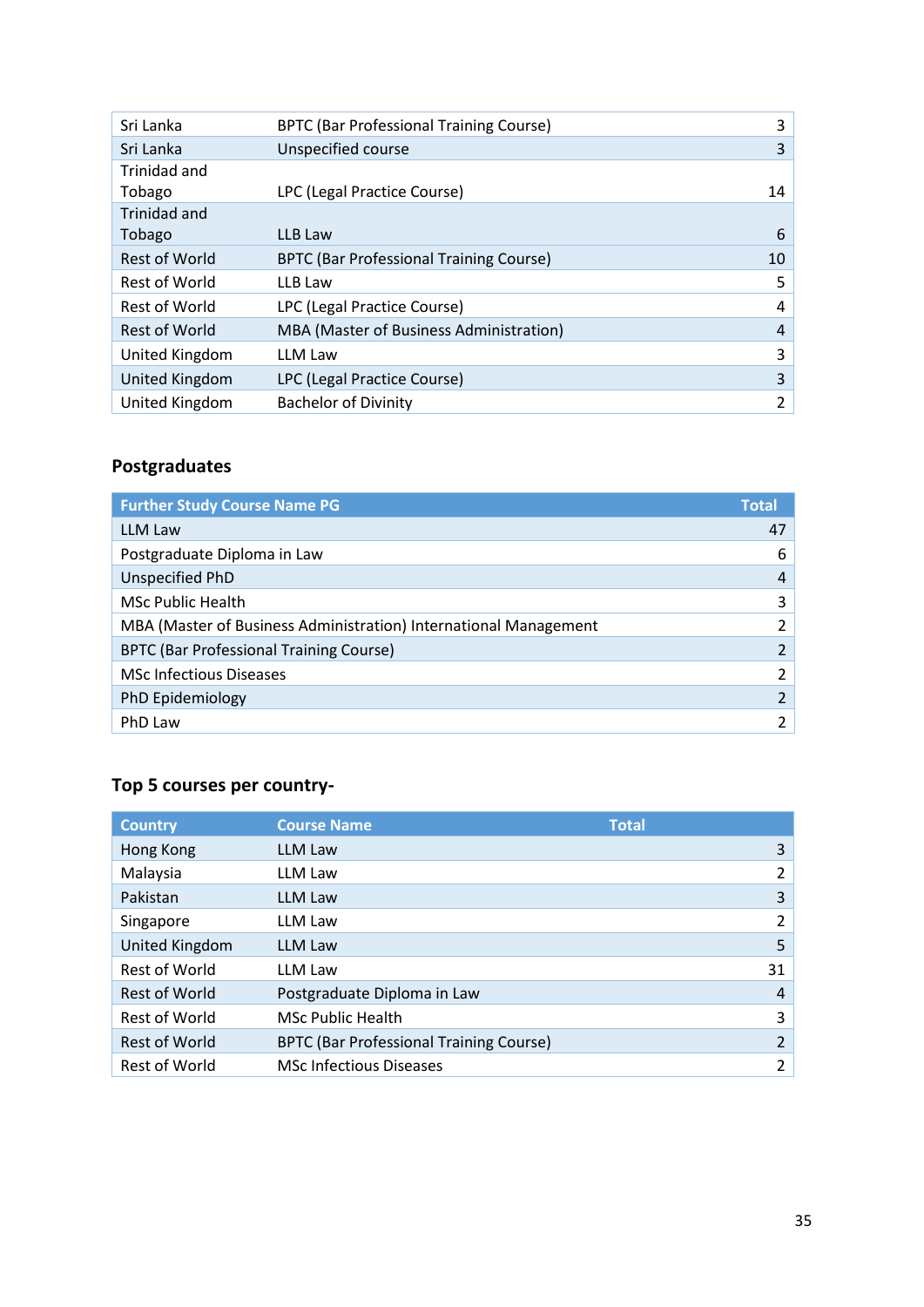# **Further Study**

# **Reasons for undertaking further study**

| Reasons for taking up further study                                         | <b>Total</b> | %     |
|-----------------------------------------------------------------------------|--------------|-------|
| I enjoyed my first course and wanted to continue studying                   | 221          | 13%   |
| I was interested in the content of my course                                | 229          | 13%   |
| I want to develop a broader or more specialist range of skills or knowledge | 104          | 6%    |
| I want to change or improve career options                                  | 353          | 21%   |
| I wanted to go on being a student/I wanted to postpone job hunting          | 276          | 16%   |
| It was a requirement of my employment on 14 January 2013 that I did         | 40           | 2%    |
| I was unable to find a suitable job                                         | $\Omega$     | $0\%$ |
| Other                                                                       | 22           | 1%    |
| Total                                                                       | 1711         |       |

# **Funding of further study**

| <b>Qualification</b> | Self-funding (e.g. savings/loans/employment) | <b>Other</b> | <b>Grand Total</b> |
|----------------------|----------------------------------------------|--------------|--------------------|
| Undergraduate        | 373                                          | 129          | 502                |
| Postgraduate         | 105                                          | 31           | 136                |
| <b>Grand Total</b>   | 478                                          | 160          | 638                |

# **Undertaking further study through UoLIP**

| <b>Qualification</b> | <b>Yes</b> | <b>No</b> |
|----------------------|------------|-----------|
| Undergraduate        | 126        | 397       |
| Postgraduate         | 84         | 59        |
| <b>Grand Total</b>   | 210        | 456       |

| <b>Qualification</b> | <b>Yes</b> | <b>No</b> |
|----------------------|------------|-----------|
| Undergraduate        | 24%        | 76%       |
| Postgraduate         | 59%        | 41%       |
| <b>Grand Total</b>   | 32%        | 68%       |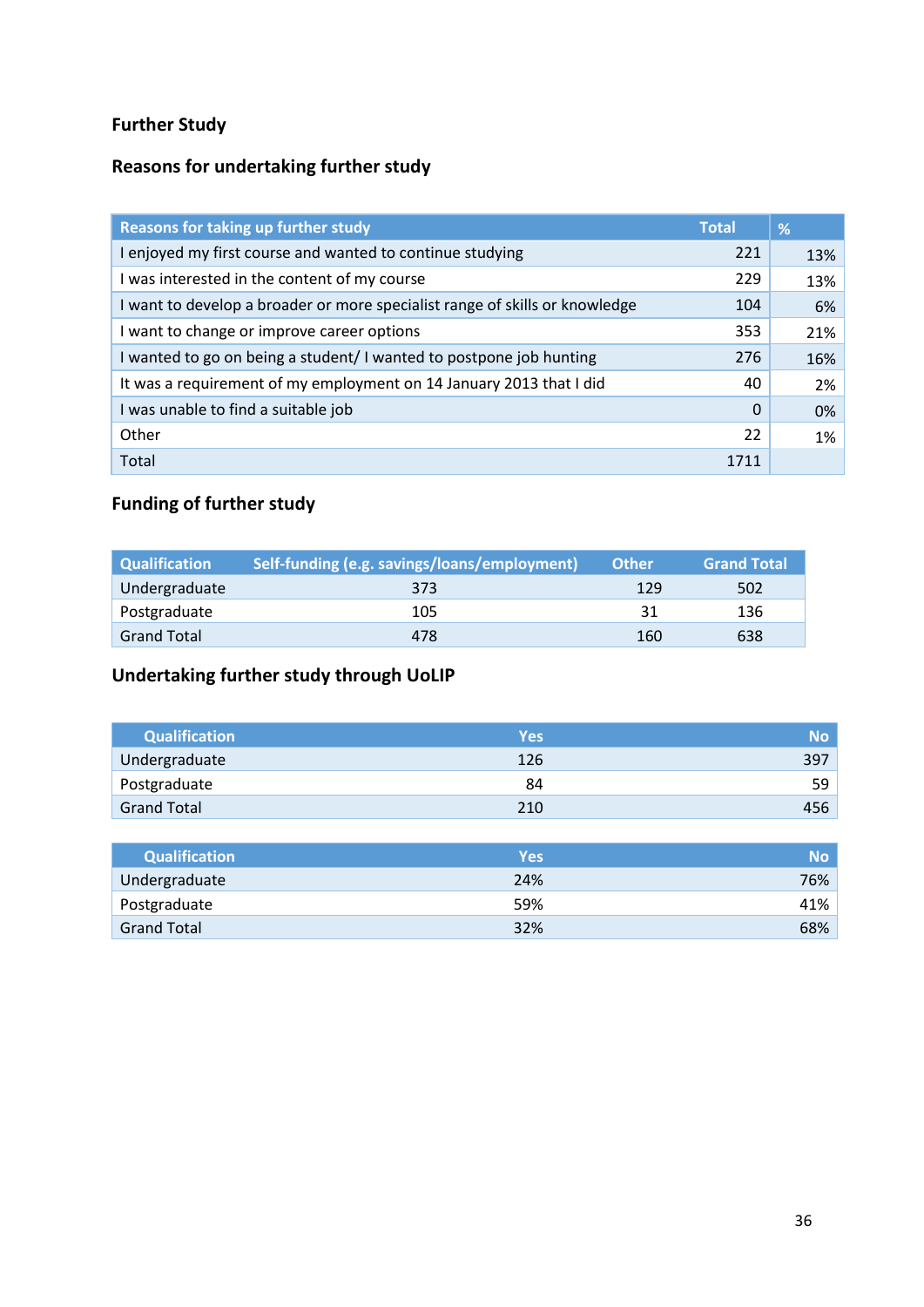### **3.12 Overall Experience with UoLIP**

#### **Likelihood to stay in touch with UoLIP**

| <b>Country</b>       | <b>Total Score</b> | <b>Total Graduates</b> | <b>Average Score %</b> |
|----------------------|--------------------|------------------------|------------------------|
| Bangladesh           | 288                | 33                     | 8.7                    |
| Ghana                | 184                | 21                     | 8.8                    |
| Hong Kong            | 681                | 100                    | 6.8                    |
| Malaysia             | 625                | 83                     | 7.5                    |
| Pakistan             | 685                | 87                     | 7.9                    |
| Russia               | 199                | 25                     | 8                      |
| Singapore            | 2151               | 340                    | 6.3                    |
| Sri Lanka            | 676                | 84                     | 8                      |
| Trinidad and         |                    |                        |                        |
| Tobago               | 513                | 69                     | 7.4                    |
| United Kingdom       | 641                | 101                    | 6.3                    |
| <b>Rest of World</b> | 3789               | 534                    | 7.1                    |
| <b>Grand Total</b>   | 10432              | 1477                   | 7.1                    |

The question asked graduates to rate their likelihood of staying in touch with UoLIP out of 10.

The score out of 10 was then averaged across country groups for graduates who had responded.

The scale went from 0 to 10 with 10 being the highest score a graduate could give.

### **Likelihood to recommend UoLIP**

| <b>Country</b>       | <b>Total Score</b> | <b>Total Graduates</b> | <b>Average Score</b> |
|----------------------|--------------------|------------------------|----------------------|
| Bangladesh           | 292                | 33                     | 8.8                  |
| Ghana                | 191                | 21                     | 9.1                  |
| Hong Kong            | 734                | 101                    | 7.3                  |
| Malaysia             | 682                | 85                     | 8                    |
| Pakistan             | 739                | 89                     | 8.3                  |
| Russia               | 215                | 25                     | 8.6                  |
| Singapore            | 2489               | 351                    | 7.1                  |
| Sri Lanka            | 764                | 84                     | 9.1                  |
| Trinidad and         |                    |                        |                      |
| Tobago               | 595                | 68                     | 8.8                  |
| United Kingdom       | 859                | 105                    | 8.2                  |
| <b>Rest of World</b> | 4574               | 538                    | 8.5                  |
| <b>Grand Total</b>   | 12134              | 1500                   | 8.1                  |

### **Overall Experience and Satisfaction with UoLIP**